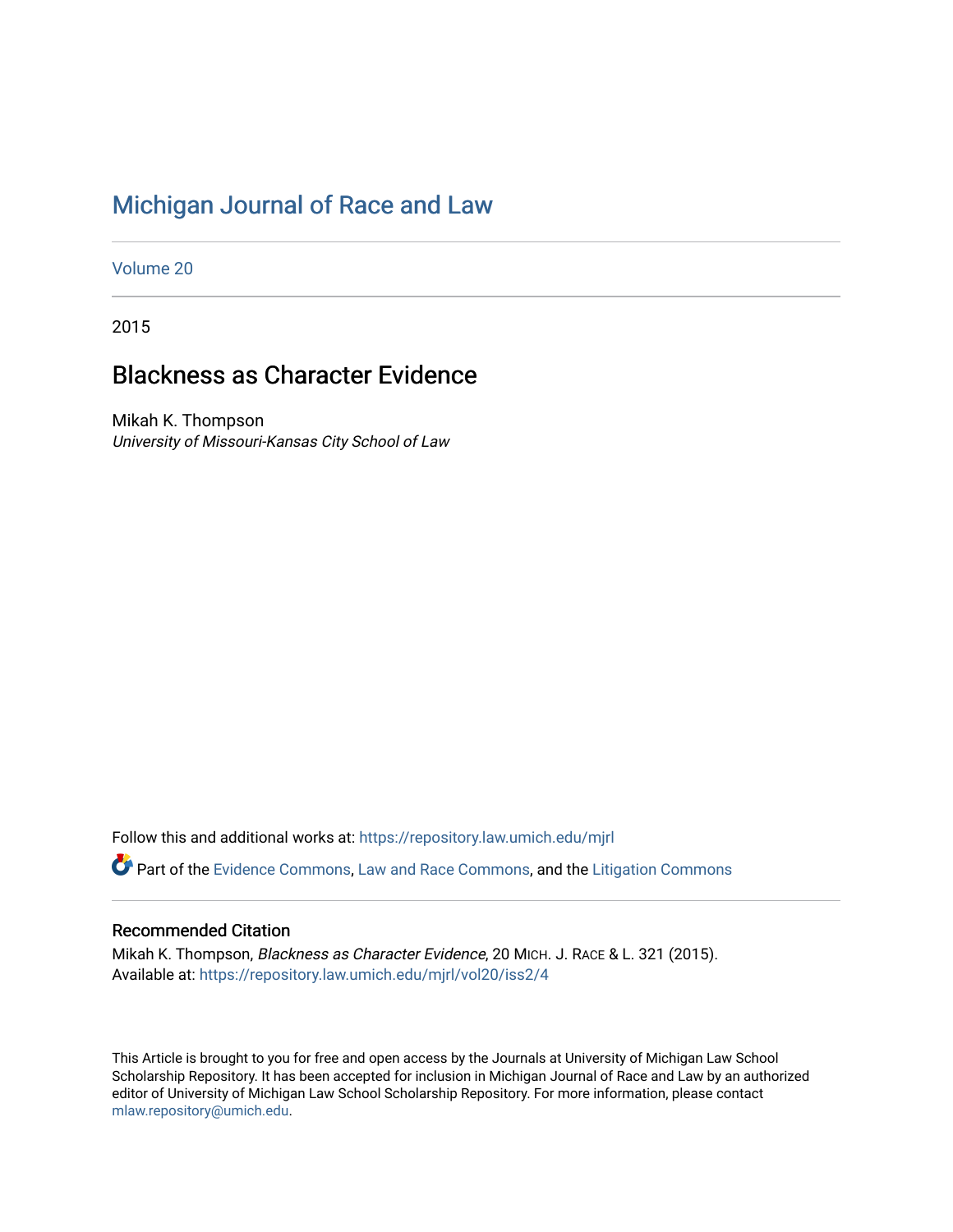## BLACKNESS AS CHARACTER EVIDENCE

## *Mikah K. Thompson*\*

# TABLE OF CONTENTS

|     |                                                                                   | 321 |
|-----|-----------------------------------------------------------------------------------|-----|
| L.  | FEDERAL RULE OF EVIDENCE 404(A) AND ITS                                           |     |
|     |                                                                                   | 323 |
|     | $A_{\cdot}$                                                                       | 323 |
|     | The Rationale Supporting the Prohibition<br>$1_{-}$                               | 325 |
|     | The Exceptions to the Prohibition Against the<br>2.                               |     |
|     | Use of Propensity Evidence                                                        | 326 |
| II. | IMPLICIT BIAS, TRANSPARENCY THEORY AND RACIAL                                     |     |
|     | STEREOTYPES AGAINST AFRICAN-AMERICANS                                             | 328 |
|     | А.                                                                                | 328 |
|     | The Implicit Association Test<br>1.                                               | 329 |
|     | 2.                                                                                | 330 |
|     | Transparency Theory<br>В.                                                         | 331 |
| HL. | EVIDENCE OF STEREOTYPICAL BLACKNESS OFFERED                                       |     |
|     | DURING THE STATE V. ZIMMERMAN TRIAL                                               | 335 |
|     | Rachel Jeantel as an Example of Stereotypical Blackness<br>A.                     | 337 |
|     | The Jurors' Reactions to Jeantel $\dots\dots\dots\dots\dots\dots\dots\dots$<br>B. | 339 |
|     | Juror B-37's Background<br>1.                                                     | 339 |
|     | Juror B-37's Anderson Cooper Interview<br>2.                                      | 340 |
|     | IV. REDUCING OR ELIMINATING THE IMPACT OF EVIDENCE                                |     |
|     | OF STEREOTYPICAL BLACKNESS                                                        | 343 |
|     |                                                                                   | 343 |
|     | Instruction from the Court<br>В.                                                  | 344 |
|     | С.                                                                                | 345 |
| V.  |                                                                                   | 347 |

## INTRODUCTION

Federal Rule of Evidence 404 severely limits the government's ability to offer evidence of a defendant's character trait of violence to prove action in conformity with that trait on the occasion in question.<sup>1</sup> The Rule states that such character evidence is generally inadmissible when offered to

1. FED. R. EVID. 404(a)(1).

<sup>\*</sup> Adjunct Professor of Law, University of Missouri-Kansas City School of Law. I would like to thank my colleague, Professor Jasmine Abdel-khalik, for all of your support and motivation during the writing process. I would also like to thank the individuals at the University of Missouri-Kansas City who have supported my scholarship for the past nine years. They are Dean Ellen Suni and Associate Dean Barbara Glesner-Fines. Finally, I would like to thank my husband, Brandon P. Thompson, and my four children for your love, support, and inspiration. You are my greatest blessings.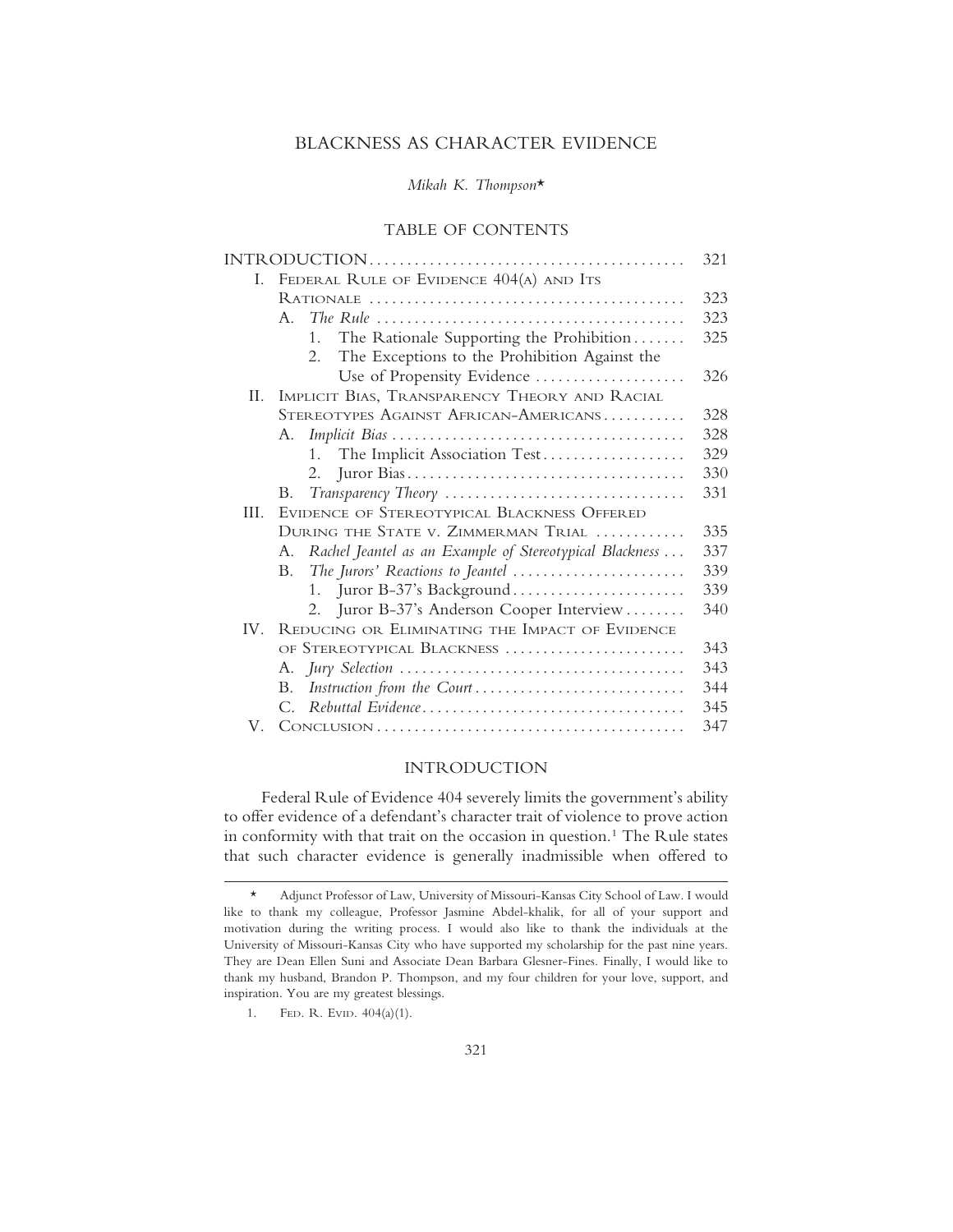prove propensity.2 The Rule also allows the government to offer evidence of an alleged victim's character for peacefulness in homicide cases where the defendant asserts the self-defense privilege.3 Although criminal defendants may offer character evidence under limited circumstances, Rule 404 creates a significant disincentive for doing so. Where a defendant offers evidence of an alleged victim's character trait to prove action in conformity therewith, this decision not only opens the door for the prosecution to offer positive character evidence on behalf of the victim but it also allows the prosecutor to offer bad character evidence against the defendant.4 Similarly, if the government offers evidence of a homicide victim's character for nonviolence to rebut a claim of self-defense, doing so opens the door to the introduction of the victim's bad character evidence.5

Now, consider the widely held stereotype or belief that African-Americans are inherently violent.6 Scholars sometimes deem beliefs or biases like this one to be "implicit" in that they often exist on a subconscious level.7 The individuals who harbor such biases may not even know they are doing so.8 The implicit belief that African-Americans are inherently violent can be used as both a sword and a shield in a trial concerning a violent criminal act. Rather than offering inadmissible evidence of a Black defendant's character for violence, the government can instead offer evidence of the defendant's stereotypical Blackness, thereby playing upon the jurors' implicit biases to establish the guilt of the defendant. Likewise, a non-Black defendant need not offer evidence of a Black victim's violent character to support a claim of self-defense. Rather, the victim's stereotypical Blackness is sufficient character evidence. Because stereotypical Blackness implies a propensity for violence (among other character traits), a non-Black defendant can benefit from this character evidence without having to take the risk that his or her own violent past might be offered at trial. The State v. George Zimmerman<sup>9</sup> trial is a recent example of this strategy.10

While most scholars acknowledge the existence of certain stereotypes and biases against African-Americans and even recognize that those biases may have an impact on our justice system, the covert and silent nature of implicit biases makes them more difficult to ferret out. How can a trial

4. *See* discussion, *infra* Section I.A.2.

- 6. *See infra* note 36 and accompanying text.
- 7. *See infra* notes 33 and 34 and accompanying text.
- 8. *Id.*

9. Eighteenth Judicial Circuit Courts, State v. Zimmerman, No. 2012-CF-001083-A, http://www.flcourts18.org/page.php?129 (media advisories and public record documents pertaining to the trial) (last visited Mar. 20, 2015).

10. *State v. Zimmerman* is discussed in greater detail in Section III.

<sup>2.</sup> *Id.*

<sup>3.</sup> *Id.* at (a)(2)(C).

<sup>5.</sup> *Id.*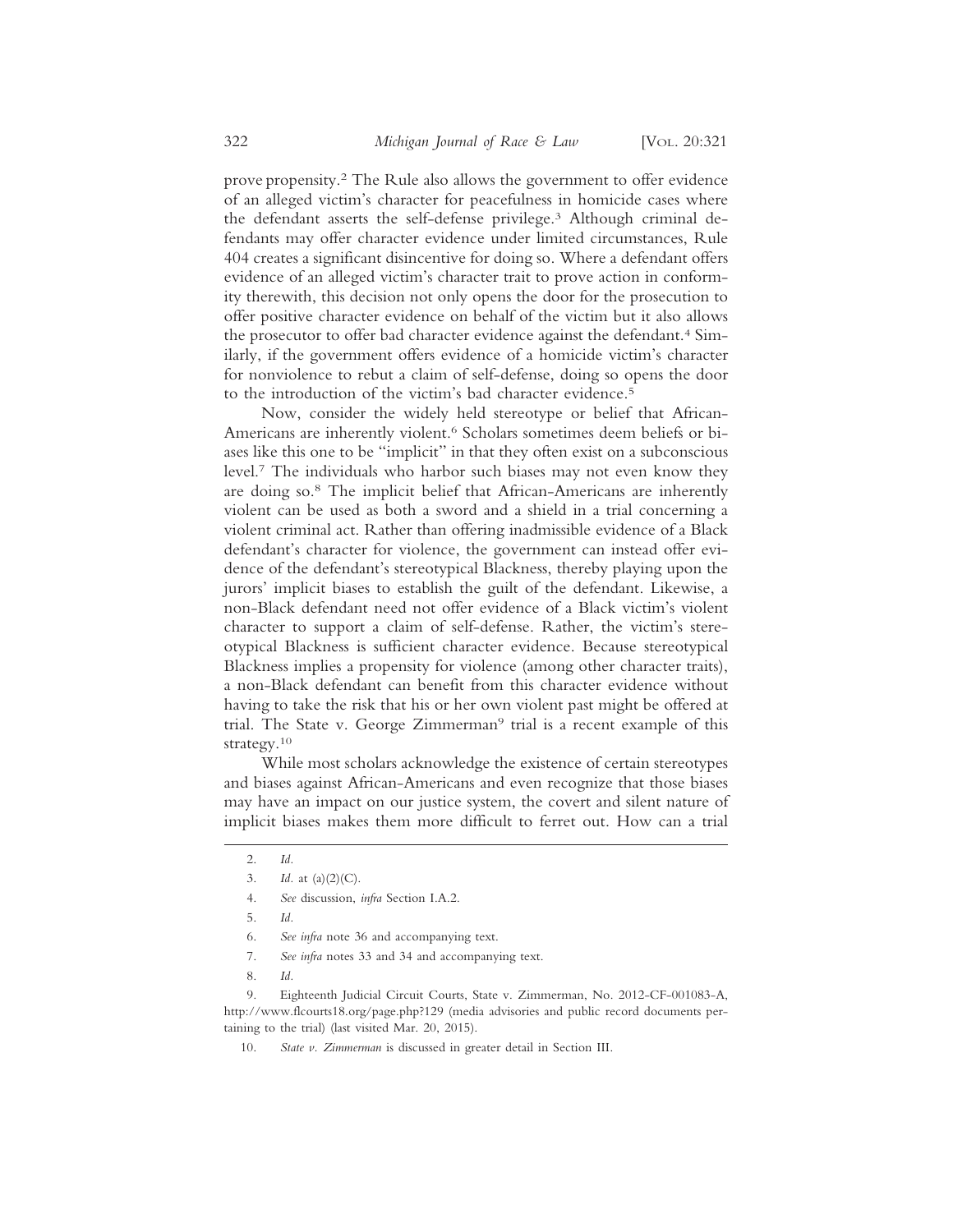judge successfully stop jurors from considering certain racial stereotypes when many of the jurors do not realize that they harbor those racial stereotypes? This Article will explore solutions that may serve to eliminate or rebut the unspoken evidence that is often at play when African-Americans navigate through our justice system. Part I of the Article will focus on the development of the Federal Rule of Evidence that prohibits the use of propensity evidence to prove action in conformity therewith. Part II of the Article will define the concepts of implicit bias and transparency phenomenon and explore how those concepts can come together to create evidence of stereotypical Blackness. Part III of the Article will discuss the use of Blackness as character evidence in the State v. George Zimmerman trial. Lastly, Part IV of the Article will analyze possible solutions that may eliminate jurors' consideration of evidence of stereotypical Blackness or at least reduce its probative value.

I. FEDERAL RULE OF EVIDENCE 404(A) AND ITS RATIONALE

# A. *The Rule*

Federal Rule of Evidence (F.R.E.) 404(a) states:

Character Evidence.

(1) Prohibited Uses. Evidence of a person's character or character trait is not admissible to prove that on a particular occasion the person acted in accordance with the character or trait.

(2) Exceptions for a Defendant or Victim in a Criminal Case. The following exceptions apply in a criminal case:

(A) a defendant may offer evidence of the defendant's pertinent trait, and if the evidence is admitted, the prosecutor may offer evidence to rebut it;

(B) subject to the limitations in Rule 412, a defendant may offer evidence of an alleged victim's pertinent trait, and if the evidence is admitted, the prosecutor may:

(i) offer evidence to rebut it; and

(ii) offer evidence of the defendant's same trait; and

(C) in a homicide case, the prosecutor may offer evidence of the alleged victim's trait of peacefulness to rebut evidence that the victim was the first aggressor.

(3) Exceptions for a Witness. Evidence of a witness's character may be admitted under Rules 607, 608, and 609.11

Subsection (1) of the Rule articulates the general prohibition against the use of propensity evidence to prove action in conformity with a given

<sup>11.</sup> FED. R. EVID. 404(a).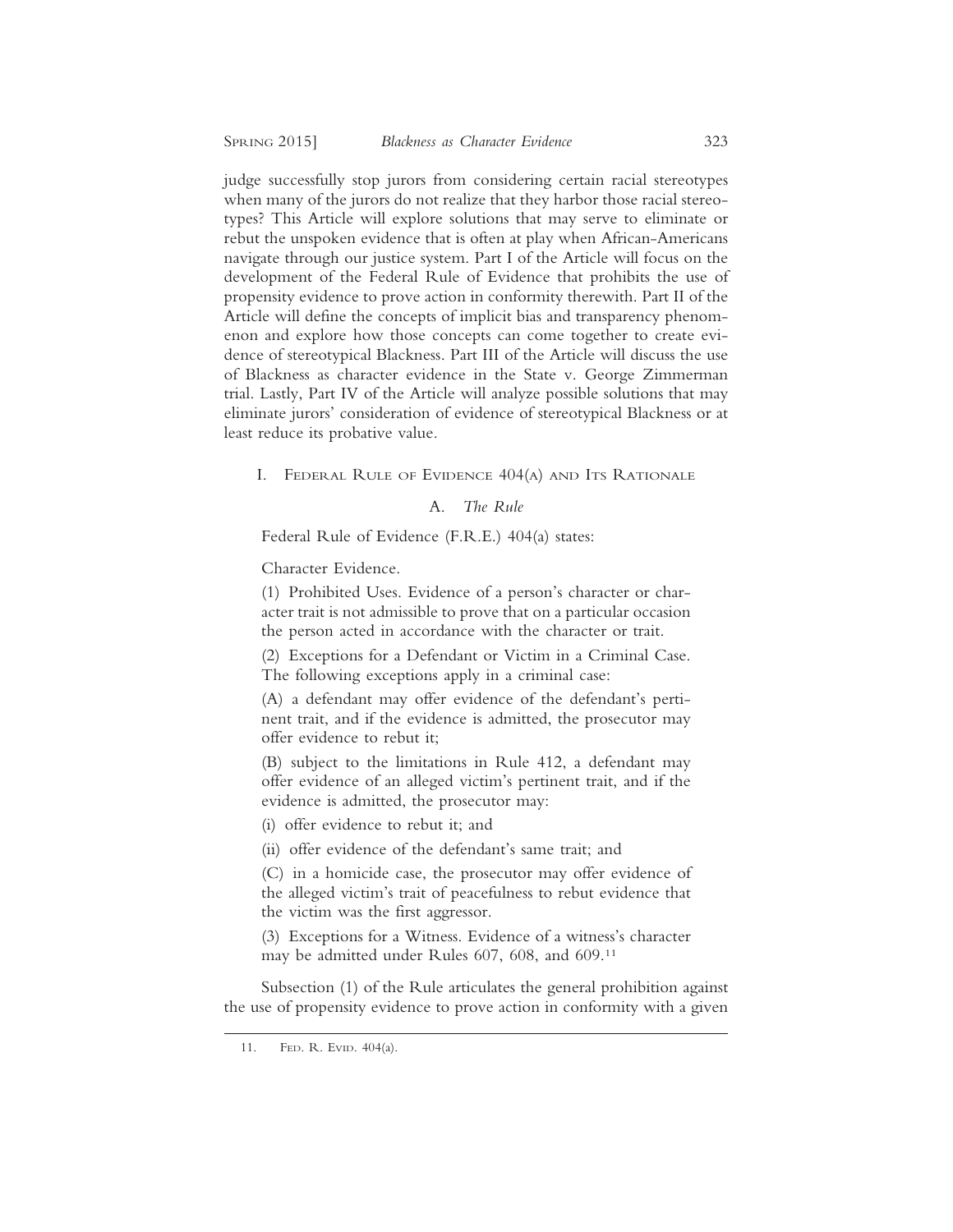character trait. For example, if Donald the Defendant were on trial for assault and battery against Victor the Victim, Rule 404(a)(1) would generally prohibit the prosecution from offering evidence, through either reputation or opinion testimony, that Donald is a violent person.12 Subsection (2) states two exceptions to the general rule prohibiting the use of propensity evidence. In the context of criminal cases only, the defendant may offer evidence of any relevant character trait. For example, Donald may choose to offer reputation or opinion testimony that demonstrates his peaceful character; however, if he does so, he invites the prosecution to rebut his evidence of peacefulness with evidence of his violent character. The defendant may also offer evidence of the victim's relevant character trait subject to Rule 412, the rape shield law.13 For example, Donald may offer evidence, through opinion and reputation testimony, that Victor is a violent person; however, if Donald offers this character evidence, then he "opens the door" or makes admissible any evidence demonstrating Victor's character for peacefulness or Donald's character for violence.14 Moreover, in a homicide case where the defendant has asserted the self-defense privilege, the prosecution may offer evidence of the alleged victim's peaceful character to rebut the defendant's claim that the victim was the first aggressor.15 Finally, subsection (3) provides that evidence of a witness's character for truthfulness or untruthfulness may be admissible pursuant to Rules 607, 608, and 609.16

13. The rape shield law generally prohibits evidence of an alleged victim's prior sexual behavior or sexual predisposition in a civil or criminal trial involving allegations of sexual misconduct. *See* FED. R. EVID. 412(a). In a criminal case involving allegations of sexual misconduct, a defendant may offer evidence of an alleged victim's prior sexual behavior to prove that another individual was the source of any physical evidence or that the alleged victim and the defendant had engaged in consensual sex in the past. *Id.* at 412(b). Finally, a criminal defendant may offer such evidence if the exclusion of the evidence would violate the defendant's constitutional rights. *Id.*

- 14. *See* FED. R. EVID. 404(a)(2)(B).
- 15. *See* FED. R. EVID. 404(a)(2)(C).

16. Rule 607 provides that any party may impeach a witness. *See* FED. R. EVID. 607. Rule 608 states that evidence of a witness's character for untruthfulness may be offered through opinion or reputation testimony and that a witness's character for truthfulness may be offered only after the witness's credibility has been attacked. *See* FED. R. EVID. 608(a). Rule 608 also prohibits the parties from establishing a witness's character for truthfulness or untruthfulness through extrinsic evidence of prior acts; however, the Rule does allow the witness to be crossexamined concerning prior acts relevant to his or her character for truthfulness or untruthfulness. *Id.* at 608(b). Rule 609 provides that, in a criminal case, a non-defendant witness's character for truthfulness may be attacked using evidence of a felony conviction where the probative value of the evidence is not substantially outweighed by the danger of unfair prejudice. With regard to a

<sup>12.</sup> To the extent the Rule would allow for such evidence (typically when offered to prove something other than action in conformity therewith), Rule 405 would require the prosecution to offer the character evidence through opinion or reputation testimony rather than through testimony regarding specific prior acts. *See* FED. R. EVID. 405 (stating that character evidence related to prior acts may only be explored on cross-examination or where the defendant's character trait is an essential element of the charge, claim, or defense).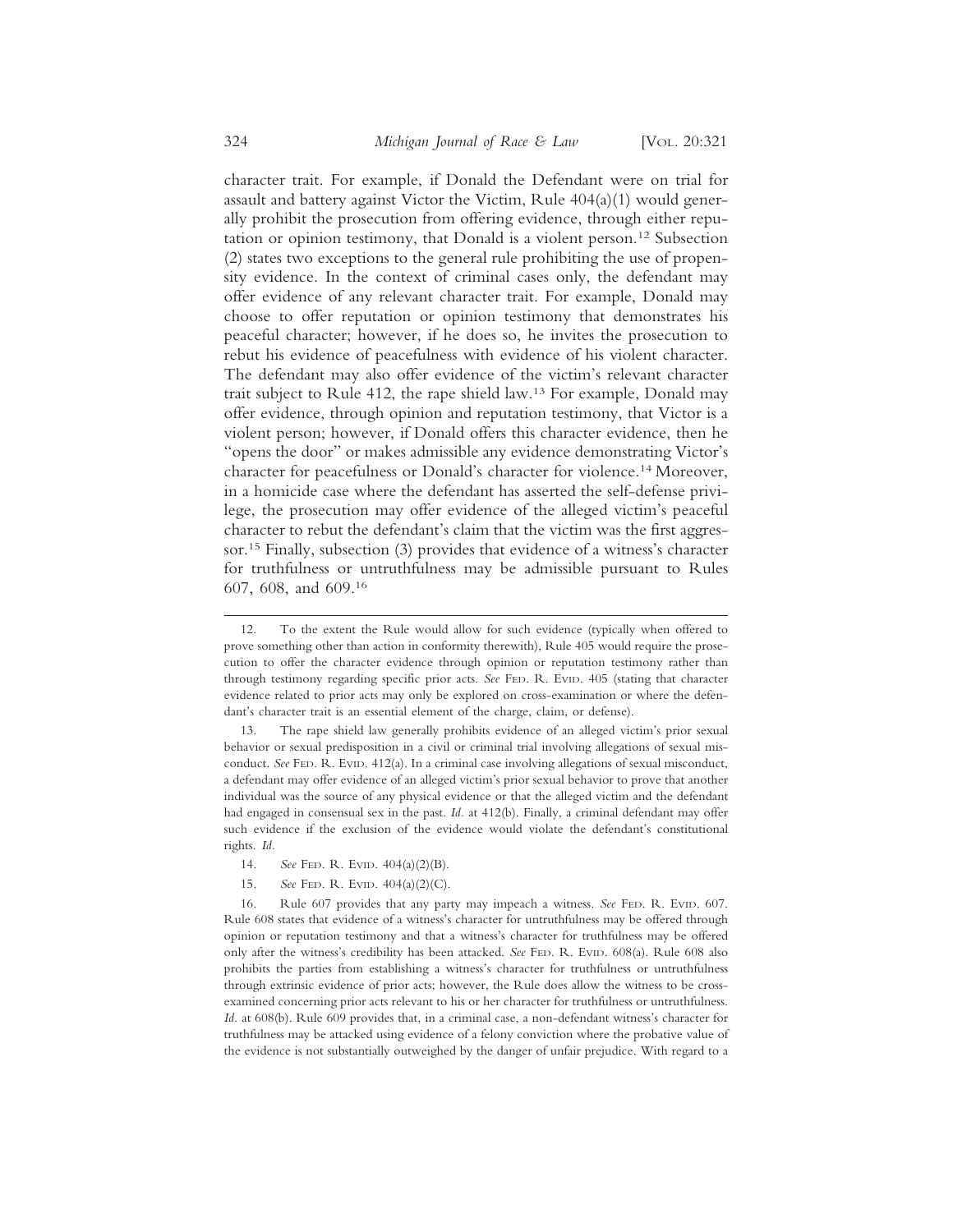## 1. The Rationale Supporting the Prohibition

Today, Rule 404(a) prohibits the use of propensity evidence to prove action in conformity therewith despite the fact that an individual's prior behavior carries some probative value. F.R.E. 401 defines relevant evidence as evidence having "any tendency to make a fact more or less probable than it would be without the evidence."17 Thus, if Donald, the defendant in our hypothetical assault and battery trial, has a general reputation in his community as a violent, aggressive, and confrontational person, his reputation would be relevant evidence in his current trial because it increases the likelihood that he committed the assault and battery with which he is charged. Despite the obvious relevance of the evidence, Rule 404(a) calls for its exclusion in an effort to preserve the presumption of innocence.18 The prohibition against the government's use of propensity evidence is a corollary to the presumption of innocence in that no such presumption can exist if the defendant is proven guilty using evidence of his or her violent nature.<sup>19</sup>

Another justification for the prohibition against propensity evidence can be found in Rule 403, which calls for the exclusion of evidence where its probative value is substantially outweighed by the danger of unfair prejudice.20 Rule 404(a)'s prohibition against propensity evidence likely reflects the drafters' application of Rule 403's balancing test. Thus, despite the probative value of propensity evidence, the danger of unfair prejudice associated with such evidence will always outweigh its probative value, at least when the evidence is offered by the government to establish that the defendant acted in conformity with his or her character trait on the occasion in question.

The unfair prejudice associated with propensity evidence is varied. Most obviously, there is a risk that the jury will conclude that the defen-

defendant-witness, the felony conviction is admissible if the probative value of the evidence outweighs its prejudicial effect in any respect. See FED. R. EVID. 609(a).

<sup>17.</sup> FED. R. EVID. 401(a). Subsection (a) of Rule 401 indicates that the evidence must have probative value in establishing a certain fact, while subsection (b) states that the fact established by the evidence must be material or "of consequence in determining the action." *Id.* at  $401(a)-(b)$ .

<sup>18.</sup> *See* FED. R. EVID. 404(a)(1) (prohibiting the use of propensity evidence in order to prevent jurors from using a defendant's character to assess whether he or she is guilty of the crime charged).

<sup>19.</sup> *See* Coleman v. People, 55 N.Y. 81, 90 (N.Y. App. Div. 1873) ("It would be easier to believe a person guilty of one crime if it was known that he had committed another of a similar character, or, indeed, of any character; but the injustice of such a rule in courts of justice is apparent. It would lead to convictions, upon the particular charge made, by proof of other acts in no way connected with it, and to uniting evidence of several offenses to produce conviction for a single one.").

<sup>20.</sup> FED. R. EVID. 403. The advisory committee notes following Rule 403 define unfair prejudice as "an undue tendency to suggest decision on an improper basis, commonly, though not necessarily, an emotional one." FED. R. EVID. 403 advisory committee's note.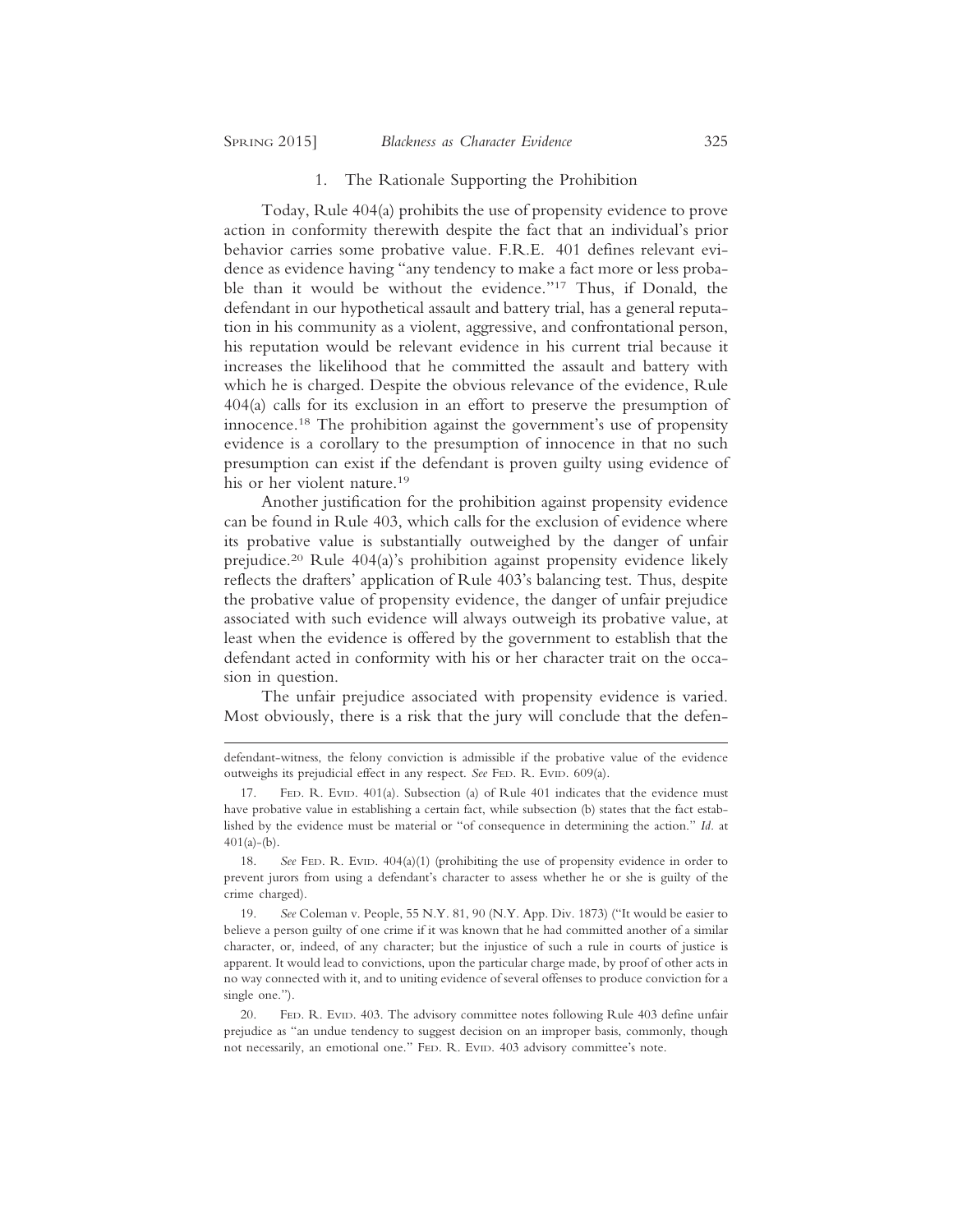dant has a "proclivity for criminality" and thereby assume that the defendant acted in conformity with that character trait on the relevant occasion.21 Similarly, the jury may conclude that because the individual exhibited a particular character trait in the past, he or she must have also done so on the occasion in question. Essentially, the jury may conclude, "If she did it before, she'll do it again." Another risk is that the jury will convict in order to punish the defendant for his or her prior crimes, even where the government has failed to prove that the defendant committed the crime with which he or she is charged.22 In this instance, the evidence should be excluded due to the risk that the jury may use the evidence to make a decision based on emotion or passion.23

# 2. The Exceptions to the Prohibition Against the Use of Propensity Evidence

Despite the risks discussed above, Rule 404(a)(2), called the "mercy rule" by some scholars,<sup>24</sup> allows for the admissibility of propensity evidence in criminal cases where: (1) the defendant offers evidence of his or her pertinent character trait; (2) the defendant offers evidence of an alleged victim's pertinent character trait subject to the rape shield law; or (3) the government in a homicide case offers evidence of an alleged victim's character trait of peacefulness to rebut a claim of self-defense.25 In each of these scenarios, the party against whom the evidence is offered may rebut the evidence with additional propensity evidence.<sup>26</sup>

The 404(a)(2) exceptions exist for several reasons. First, unlike negative propensity evidence that might be offered against a defendant by the government, positive propensity evidence, when offered by the accused, is not likely to result in unfair prejudice.27 For example, if our defendant Donald offers evidence to establish his peaceful character to show that he

- 25. FED. R. EVID. 404(a)(2).
- 26. *Id.*
- 27. *See* FED. R. EVID. 404 (advisory committee's notes).

<sup>21.</sup> KENNETH S. BROUN ET AL., MCCORMICK ON EVIDENCE 672 (John W. Strong et al. eds., 5th ed. 1999).

<sup>22.</sup> *See* State v. Kerby, 118 P.3d 740, 747 (N.M. Ct. App. 2005) (stating that evidence of prior bad acts or convictions "may unfairly prejudice a defendant by emotionally predisposing the jury against the defendant").

<sup>23.</sup> *See* United States v. Rogers, 587 F.3d 816, 822 (7th Cir. 2009) ("Even if the evidence does not create unfair prejudice solely because it rests on propensity, it may still risk a decision on the basis of something like passion or bias—that is, an improper basis."); *see also* FED. R. EVID. 404 (advisory committee's note) (stating that propensity evidence "'subtly permits the trier of fact to reward the good man [and] to punish the bad man because of their respective characters despite what the evidence in the case shows actually happened.'" (quoting *Tentative Recommendation and a Study Relating to the Uniform Rules of Evidence*, CAL. L. REV. COMM'N, REP., RECOM-MENDATION & STUD. 615 (1964))).

<sup>24.</sup> *See, e.g.*, Colin Miller, *Justice of the Peace? Why Federal Rule of Evidence 404(a)(2)(C) Should be Repealed*, 91 N.C. L. REV. 1161, 1167 (2013).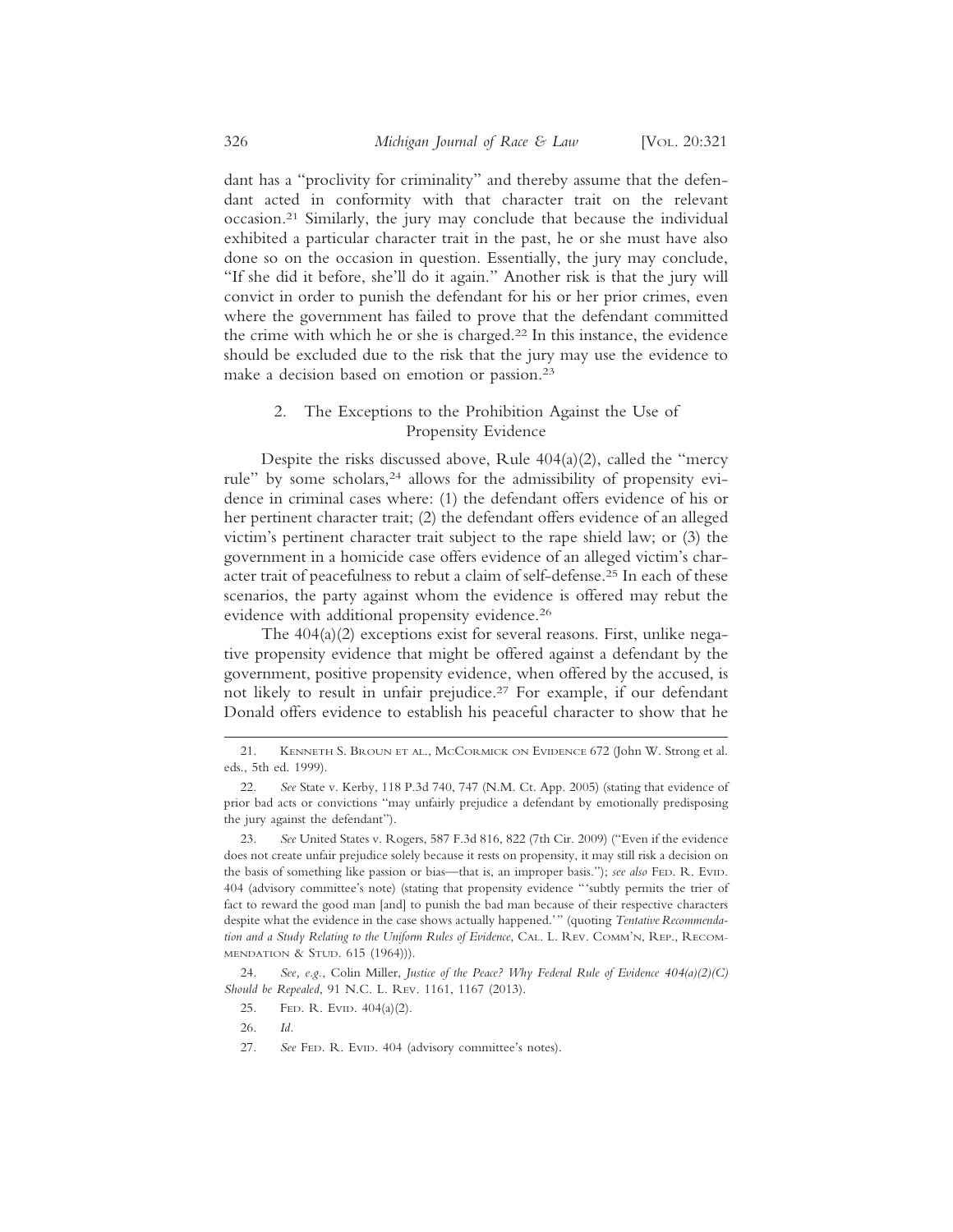did not assault Victor on the occasion in question, there is very little risk that the jury will give too much weight to this evidence by acquitting Donald in spite of evidence that clearly establishes his guilt. If Rule 403's balancing test is applied to a defendant's positive character evidence, the probative value of the evidence would not be substantially outweighed by the danger of unfair prejudice. Similarly, evidence of an alleged victim's peaceful character would not result in unfair prejudice to the defendant, especially when offered to rebut the defendant's claim that the victim was the first aggressor.

Second, Rule 404(a)(2)'s exceptions are as much a part of the American legal tradition as the prohibition against propensity evidence itself.28 The Federal Rules of Evidence Advisory Committee noted that Rule  $404(a)(2)$ 's exceptions were "so deeply imbedded in our jurisprudence as to assume almost constitutional proportions and to override doubts of the basic relevancy of the evidence."29 The Committee's decision to codify the 404(a)(2) exceptions decreases the risk that a defendant's Sixth Amendment confrontation or due process rights might be violated.<sup>30</sup>

Finally, the Rule  $404(a)(2)(A)$  and (B) exceptions may exist simply to provide additional assistance to criminal defendants. The exceptions likely reflect the drafters' decision "to allow the criminal defendant with so much at stake and so little available in the way of conventional proof to have special dispensation to tell the fact-finder just what sort of person he really is."31

While Rule 404(a) limits the admissibility of character evidence offered against defendants or alleged victims, my hypothesis is that the application of implicit bias, transparency theory, and racial stereotypes creates an alternative method for offering propensity evidence that might otherwise be inadmissible or quite risky if offered pursuant to the Rule. With the overall framework and rationale supporting Rule 404(a) in mind, I will now explore the concepts of implicit bias and transparency theory and discuss the effect that these phenomena have in the criminal cases involving African-Americans.

31. H. Richard Uviller, *Evidence of Character to Prove Conduct: Illusion, Illogic and Injustice in the Courtroom*, 130 U. PA. L. REV. 845, 855 (1982).

<sup>28.</sup> *Id.*

<sup>29.</sup> *Id.*

<sup>30.</sup> *Cf*. Miller, *supra* note 24 (noting that "[i]t could be said that a court precluding a defendant from presenting evidence of the victim's character for violence similarly deprives the defendant of his right to confrontation." Furthermore, the preclusion of such evidence or evidence of the defendant's good character could deprive the defendant of his right to present a defense or his right to due process. Miller also notes that, while 404(a)(2)(A) and (B) provide additional tools for a criminal defendant,  $404(a)(2)(C)$  "is a windfall for the government, allowing it to prove the victim's character for peacefulness even without the defendant asserting that the victim was generally a violent person. It thus subverts the general understanding that the Constitution is designed to protect the people from the government rather than the other way around.").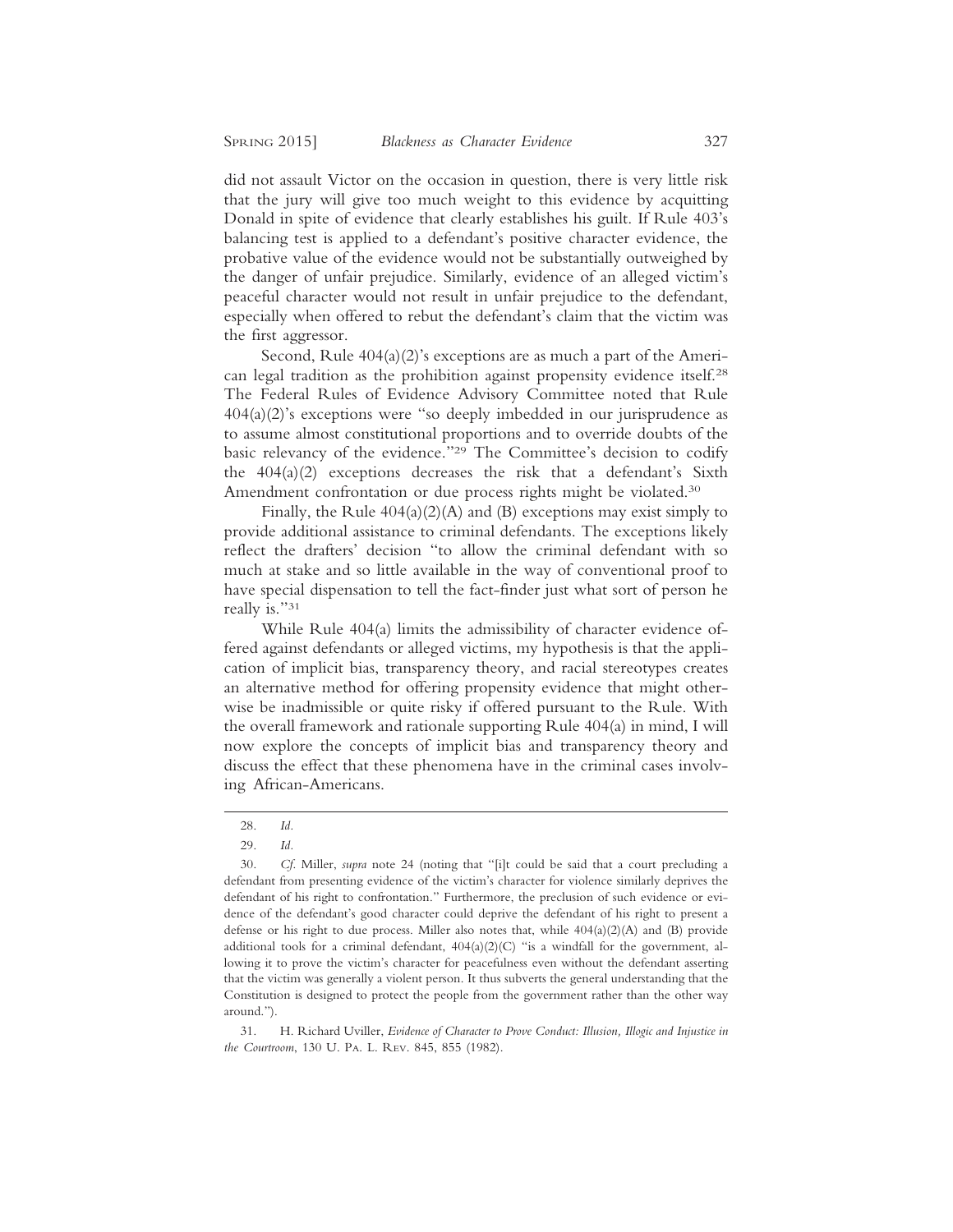## II. IMPLICIT BIAS, TRANSPARENCY THEORY AND RACIAL STEREOTYPES AGAINST AFRICAN-AMERICANS

In order to fully understand the manner in which common stereotypes of African-Americans take on the role of character evidence at trial, it is important to explore two concepts that, in my opinion, are at play whenever a criminal case involves an African-American defendant or victim—implicit bias and transparency theory.

## A. *Implicit Bias*

A great deal of social science research and legal scholarship has focused on the concept of implicit bias. According to Judge Mark W. Bennett,32 who has researched the effect of implicit bias on jurors, implicit biases are "the plethora of fears, feelings, perceptions, and stereotypes that lie deep within our subconscious, without our conscious permission or acknowledgement."33 Unlike explicit biases, which are open, overt, and generally disavowed by society, implicit biases exist on a subconscious level. As a result, we often act based on our implicit biases without any awareness that we harbor them.34 Social scientists believe that we develop implicit biases due to "repeated negative associations—such as the association of a particular race with crime—that establish neurological responses in the area of the brain responsible for detecting and quickly responding to danger."35 Thus, with regard to African-Americans, implicit biases are likely formed due to an institutionalized narrative in our society that Blacks are intellectually inferior to Whites, inherently violent, and more likely to commit crimes than Whites.36

<sup>32.</sup> Bennett is a U.S. District Court judge for the Northern District of Iowa. *See* U.S. District Court, Northern District of Iowa, Judges Information, http://www.iand.uscourts.gov/ e-web/home.nsf/0/17a5762715fa4c52862573c90079072c?OpenDocument (last visited Feb. 12, 2015).

<sup>33.</sup> Mark W. Bennett, *Unraveling the Gordian Knot of Implicit Bias in Jury Selection: The Problems of Judge-Dominated Voir Dire, The Failed Promise of Batson, and Proposed Solutions*, 4 HARV. L. & POL'Y REV. 149, 149 (2010).

<sup>34.</sup> *Id.* at 150 ("I have discovered that we unconsciously act on implicit biases even though we abhor them when they come to our attention.").

<sup>35.</sup> *Id.* at 152.

<sup>36.</sup> *See* R. Richard Banks, Jennifer L. Eberhardt & Lee Ross, *Discrimination and Implicit Bias in a Racially Unequal Society*, 94 CAL. L. REV. 1169, 1172 (2006) ("Psychologists have documented and explored the longstanding stereotype of African Americans as violent and prone to criminality. Indeed, this is the stereotype most commonly applied to Blacks - or at least to young Black males." (citing Patricia G. Devine & Andrew J. Elliot, *Are Racial Stereotypes Really Fading? The Princeton Trilogy Revisited*, 21 PERSONALITY & SOC. PSYCHOL. BULL. 1139 (1995) and PAUL M. SNIDERMAN & THOMAS PIAZZA, THE SCAR OF RACE 43-45 (1993))).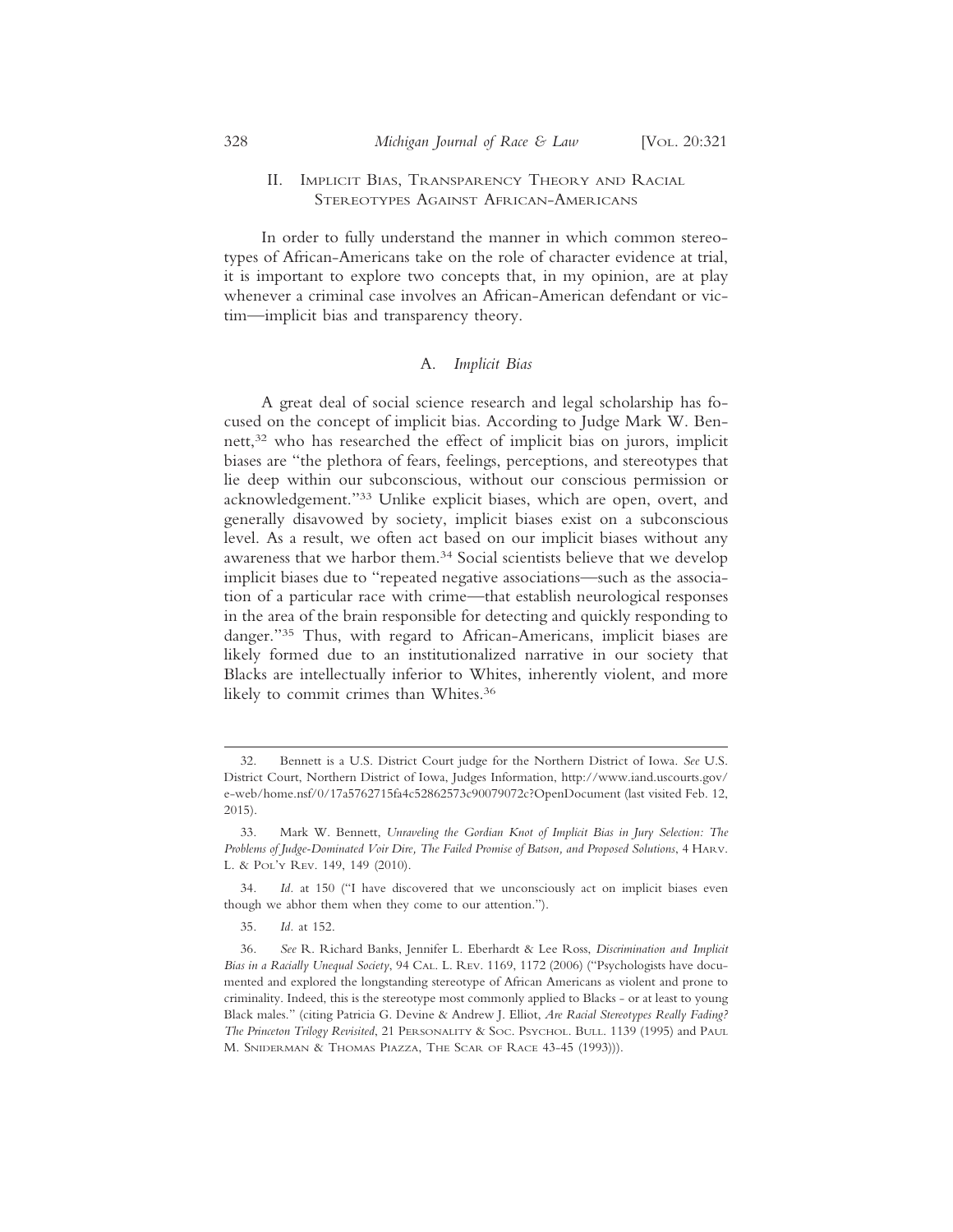#### 1. The Implicit Association Test

The most well-known and highly regarded measure of implicit bias is the Harvard Implicit Association Test ("IAT").<sup>37</sup> Developed by researchers from Harvard University and the University of Washington in the 1990s, the IAT attempts to measure various types of biases, including biases based on race, gender, age, disability, and religion.38 The IAT's methodology has been analyzed over the years, and the scientific community has generally found the test to be a valid measure of implicit bias.39

Currently, fourteen IATs are available on the Internet, including a Race IAT.40 The Race IAT seeks to measure whether participants hold an implicit bias against African-Americans.<sup>41</sup> Data collected from the Race IAT indicate that approximately 88 percent of White Americans harbor some level of implicit bias against African-Americans.<sup>42</sup> Interestingly, the data also indicate that 48 percent of African-Americans show a bias in

40. *See* Project Implicit, *supra* note 38. The 14 IATs available on the website are: Race IAT, Weapons IAT, Skin Tone IAT, Asian IAT, Weight IAT, Religion IAT, Sexuality IAT, Age IAT, Gender-Career IAT, Arab-Muslim IAT, Disability IAT, Gender-Science IAT, Native IAT, and Presidents IAT. *Id.*

41. Judge Bennett provides the following basic description of the IAT:

The IAT pairs an "attitude object" (such as a racial group) with an "evaluative dimension" (such as "good" or "bad") and suggests that the speeds of responses to the association of the two shows automatic attitudes and stereotypes, that is, implicit biases. "The IAT is rooted in the very simple hypothesis that people will find it easier to associate pleasant words with [European American] faces and names than with African American faces and names—and that the same pattern will be found for other traditionally disadvantaged groups." In other words, implicit bias against African Americans is shown when "African American" is more rapidly paired with "bad" than with "good." Attributes that are associated with some feature are easier and faster to pair than attributes that are not associated. Once the test is completed, you receive ratings like "slight," "moderate," or "strong" as a measure of your implicit bias on the subject tested.

Bennett, *supra* note 33, at 153 (quoting Christine Jolls & Cass R. Sunstein, *The Law of Implicit Bias*, 94 CAL. L. REV. 969, 971 (2008)).

42. *See* Maia Svalavitz, *The Authentic Self: How Do You Know If You're 'Really' Racist or Sexist?*, TIME (Oct. 11, 2010), *available at* http://healthland.time.com/2010/10/11/seeking-theauthentic-self-how-do-you-know-if-youre-really-racist-or-sexist/ (citing data collected from IAT results).

<sup>37.</sup> *See* Banks, Eberhardt & Ross, *supra* note 36, at 1182. *See also* Anthony G. Greenwald, Debbie E. McGhee & Jordan L. K. Schwartz, *Measuring Individual Differences in Implicit Cognition: The Implicit Association Test*, 74 J. PERSONALITY & SOC. PSYCHOL. 1464 (1998).

<sup>38.</sup> Various IATs can be found on the Project Implicit website. Project Implicit, https:// implicit.harvard.edu/implicit/selectatest.html (last visited Feb. 15, 2015).

<sup>39.</sup> Jerry Kang, *Trojan Horses of Race*, 118 HARV. L. REV. 1489, 1509-11 (2005) (citing to various scientific studies that have found the IAT to be methodologically sound). *See also* Jerry Kang & Kristin Lane, *Seeing Through Colorblindness: Implicit Bias and the Law*, 58 UCLA L. REV. 465, 477-81 (2010) [hereinafter *Seeing Through Colorblindness*].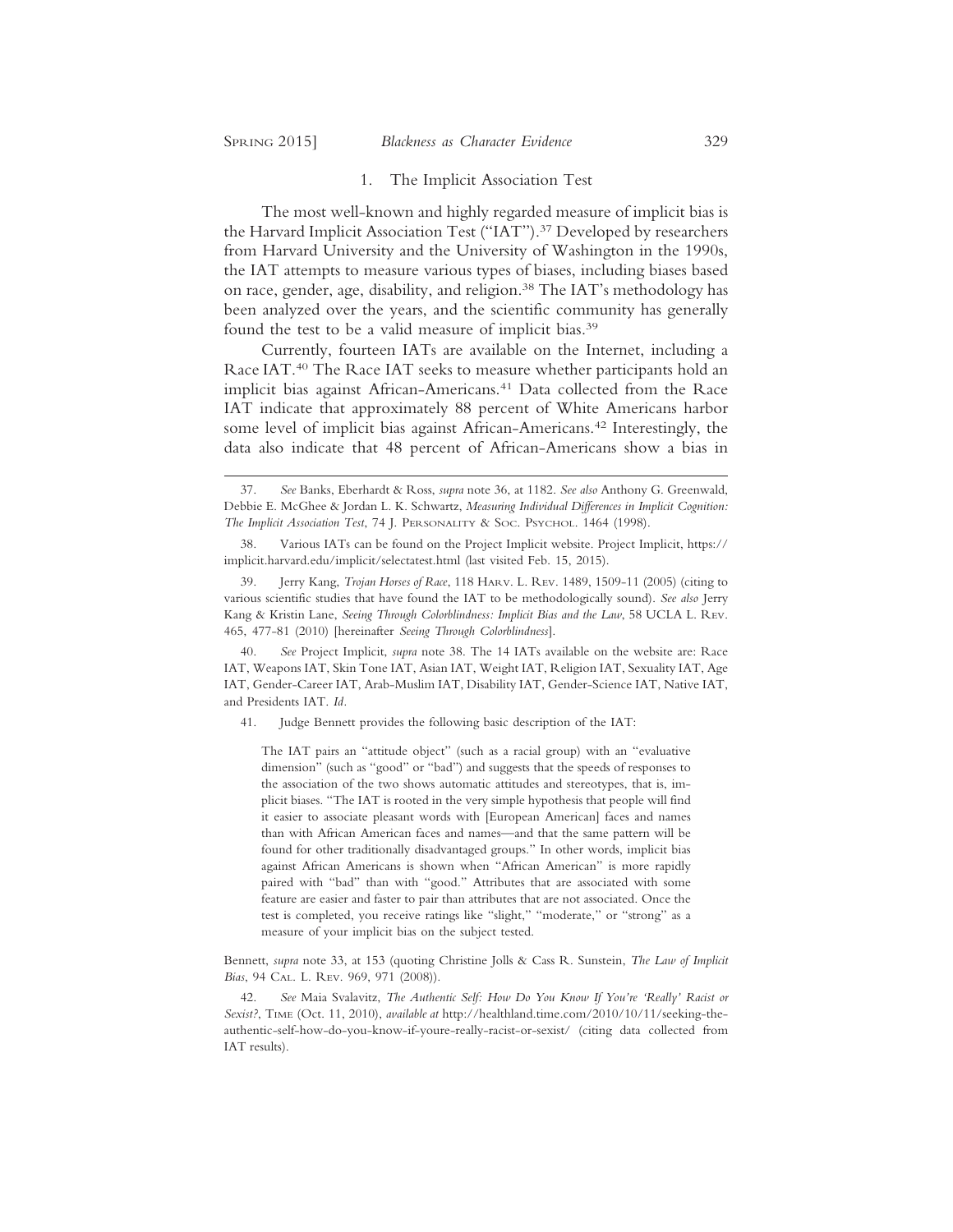favor of White Americans.<sup>43</sup> While these statistics are startling, they should not be read to suggest that 88 percent of Whites and 48 percent of Blacks hold racist attitudes toward African-Americans; however, several scientific studies have found that IAT results are at least a moderate predictor of behavior.44 Thus, in some instances, individuals who hold implicit biases against African-Americans may act upon those biases when engaging in decision-making, including decisions related to guilt or innocence.

# 2. Juror Bias

For many years, social scientists and legal scholars have asserted that White jurors are biased against African-Americans. Professor Sheri Lynn Johnson argues that the race of a witness has a direct impact on whether jurors will find the witness to be credible.<sup>45</sup> Johnson asserts that race influences jurors' credibility assessments in large part due to the history of race relations in the United States.<sup>46</sup> According to Johnson, race may improperly influence credibility determinations even for White fact-finders "who do not seem to manifest any animosity, racial or otherwise, toward African American litigants."47 Similarly, legal scholars have argued that jurors are less likely to make accurate lie-detecting assessments of witnesses who are of a different race.48 According to one scholar, White jurors' inability to make accurate credibility judgments for African-American witnesses and defendants may explain the high number of wrongful convictions of African-American defendants.49

Empirical evidence supports the existence of White juror bias against African-Americans.50 A study conducted by Professors Samuel Sommers and Phoebe Ellsworth revealed that White jurors are more likely to be biased against African-American defendants and that this bias is more likely to be present in cases where race is not made salient, or openly discussed, at trial.51 In another study, Professor Justin Levinson found that implicit

<sup>43.</sup> *Id.*

<sup>44.</sup> *Seeing Through Colorblindness*, *supra* note 39, at 488 (stating that a meta-analysis of 122 scientific studies involving 14,900 subjects revealed a correlation between IAT results and behavior, social judgments, and social action).

<sup>45.</sup> Sheri Lynn Johnson, *The Color of Truth: Race and the Assessment of Credibility*, 1 MICH. J. RACE & L. 261, 275 (1996).

<sup>46.</sup> *Id.*

<sup>47.</sup> *Id.* at 265.

<sup>48.</sup> *See, e.g.*, Joseph W. Rand, *The Demeanor Gap: Race, Lie Detection and the Jury*, 33 CONN. L. REV. 1, 4-5 (2000).

<sup>49.</sup> *Id.*

<sup>50.</sup> *See, e.g.*, Samuel Sommers & Phoebe Ellsworth, *White Juror Bias*: *An Investigation of Prejudice against Black Defendants in the American Courtroom*, 7 PSY., PUB. POL. & THE LAW 201 (2001) [hereinafter *White Juror Bias*].

<sup>51.</sup> *See id.* at 202; *see also infra* notes 155-56 and accompanying text.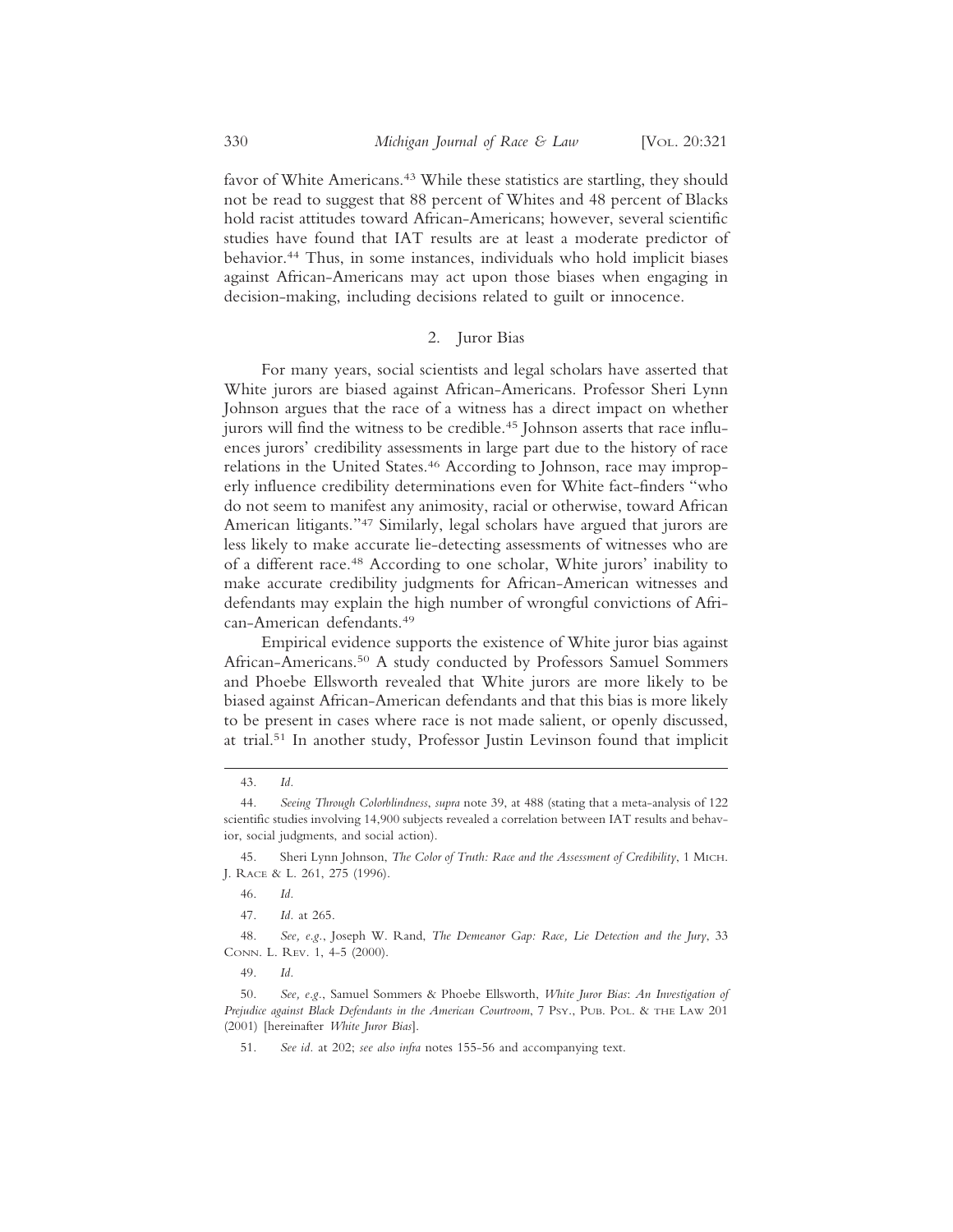racial bias affects jurors' recall of relevant case facts.52 He noted that "participants who read about an African-American story character were significantly more likely to remember aggressive facts from the story than participants who read about a Caucasian story character. Other results indicated that these racial memory biases were not related to explicit racial preferences."53 This research provides further support for the notion that, in today's "post-racial" society where Whites largely disavow explicit expressions of racial bias, juror bias against African-Americans likely exists on a subconscious level.

## B. *Transparency Theory*

While White jurors may be influenced by their implicit biases when acting as fact-finders in criminal cases involving African-Americans, they may be equally affected by a doctrine called "transparency theory."54 Coined by Professor Barbara Flagg, a Caucasian woman, the term "transparency theory" or "transparency phenomenon" is defined as "the tendency of whites not to think about whiteness, or about norms, behaviors, experiences, or perspectives that are white-specific."55 Flagg argues that Whites possess a significant societal privilege in that they do not often have to think of themselves in terms of their race.56 Instead, Whites externalize race, only reflecting on their Whiteness when comparing themselves to people of color.57 Flagg posits that Whites are usually unconscious of their Whiteness because it is the racial norm, while people of color are racially distinctive and therefore a departure from the norm.58 Flagg states that, "[T]o be white is not think about it."59 For these reasons, Whiteness is "a transparent quality when whites interact with whites in the absence of people of color."60

At first glance, it would seem that Whites' failure to recognize their Whiteness should be of no consequence to African-Americans; however, Flagg's next proposition should create great concern for African-Americans involved in criminal trials. According to Flagg, because Whites are not conscious of their Whiteness in most circumstances, they are similarly not conscious of certain White-specific norms that they (and society as a

<sup>52.</sup> Justin Levinson, *Forgotten Racial Equality: Implicit Bias, Decisionmaking and Misremembering*, 57 DUKE L.J. 345, 345 (2007).

<sup>53.</sup> *Id.*

<sup>54.</sup> Barbara J. Flagg, *"Was Blind, but Now I See": White Race Consciousness and the Requirement of Discriminatory Intent*, 91 MICH. L. REV. 953, 957 (1993).

<sup>55.</sup> *Id.*

<sup>56.</sup> *See id.*

<sup>57.</sup> *See id.* at 970.

<sup>58.</sup> *See id.* at 970-71.

<sup>59.</sup> *Id.* at 969.

<sup>60.</sup> Flagg, *supra* note 54, at 970.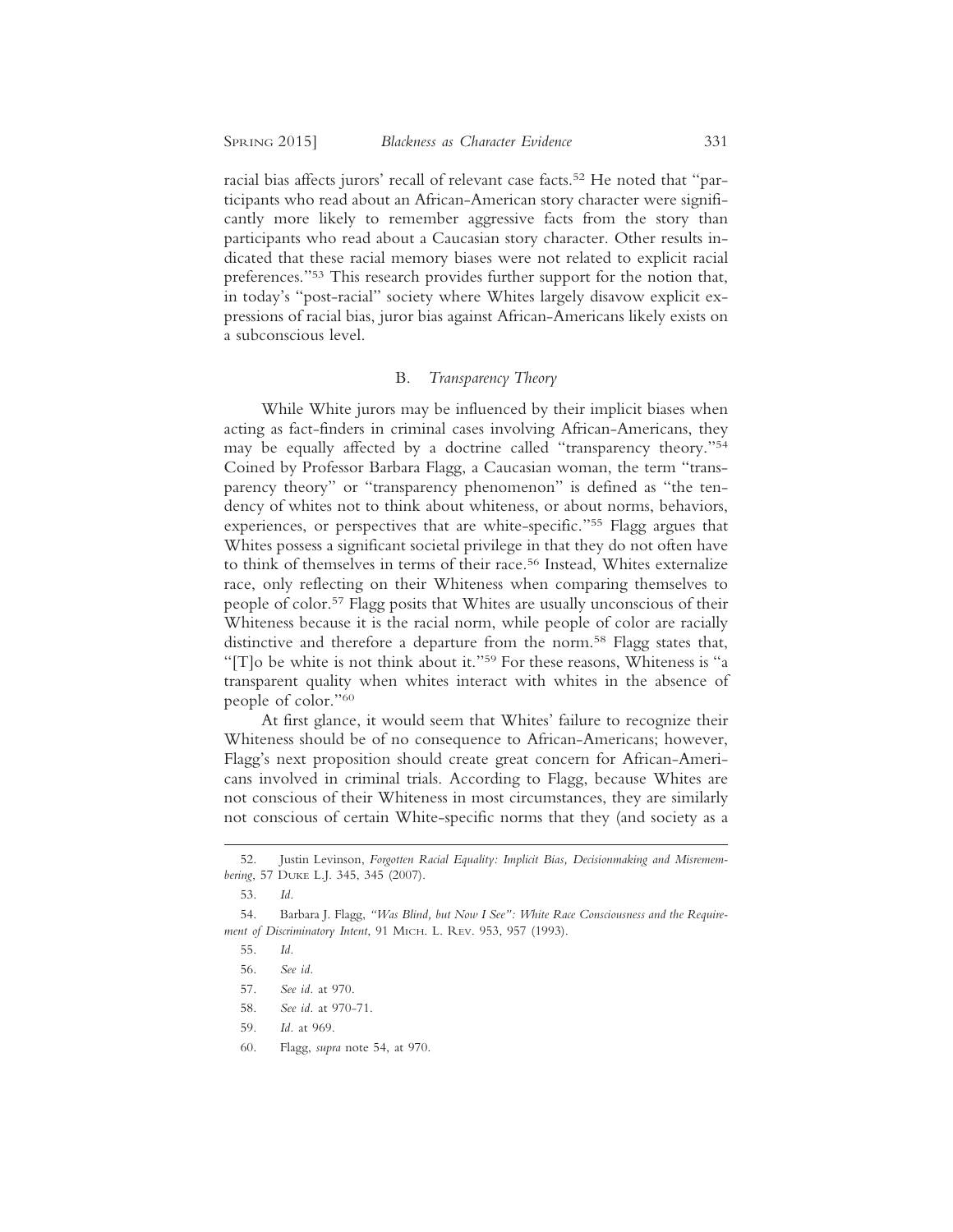whole) impose upon non-Whites.<sup>61</sup> Whites mistakenly believe these White-specific norms are racially neutral and will accordingly make decisions and judgments based on non-Whites' ability or willingness to assimilate to these norms.62 When non-Whites fail to act in accordance with these White-specific norms, they may face discrimination at the hands of well-intentioned Whites.<sup>63</sup> Flagg notes that "[t]ransparency operates to require black assimilation even when pluralism is the articulated goal; it affords substantial advantages to whites over blacks even when decisionmakers intend to effect substantive racial justice."64 I believe that a Black person's failure to assimilate to certain White-specific norms results in a conclusion by Whites that the African-American has a propensity for engaging in stereotypically Black behavior. Moreover, in the context of a criminal case, an African-American who fails to assimilate to White-specific norms will likely face affirmative evidence of stereotypical Blackness including evidence that he or she has a propensity for engaging in certain behavior.

Professor Flagg provides an example of the application of the transparency phenomenon: She describes a real-life story of Black woman who is seeking a seat on the Board of Directors of a public interest organization.65 The woman has owned her own business for eleven years, and it grosses \$700,000 annually.66 She employs ten people in addition to herself.<sup>67</sup> The woman dropped out of high school at the age of sixteen and later obtained her high school equivalency diploma.68 She did not attend college but instead started her own business.69 The committee considering the woman's candidacy is predominantly White.70 During the woman's interview with the committee members, several of them question the woman about her decision not to attend college.71 They also question whether she will feel comfortable serving on a board where most of the directors have obtained college degrees.<sup>72</sup> The woman responds, somewhat defensively, that she does not believe her past educational history is as relevant as her professional experience and that she feels comfortable inter-

- 62. *See id.* at 975-76.
- 63. *See id.*
- 64. *Id.* at 957.
- 65. *Id.* at 974-79.
- 66. Flagg, *supra* note 54, at 974.
- 67. *Id.*
- 68. *Id.*
- 69. *Id.*
- 70. *Id.*
- 71. Flagg, *supra* note 54, at 974.
- 72. *Id.*

<sup>61.</sup> *See id.* at 973.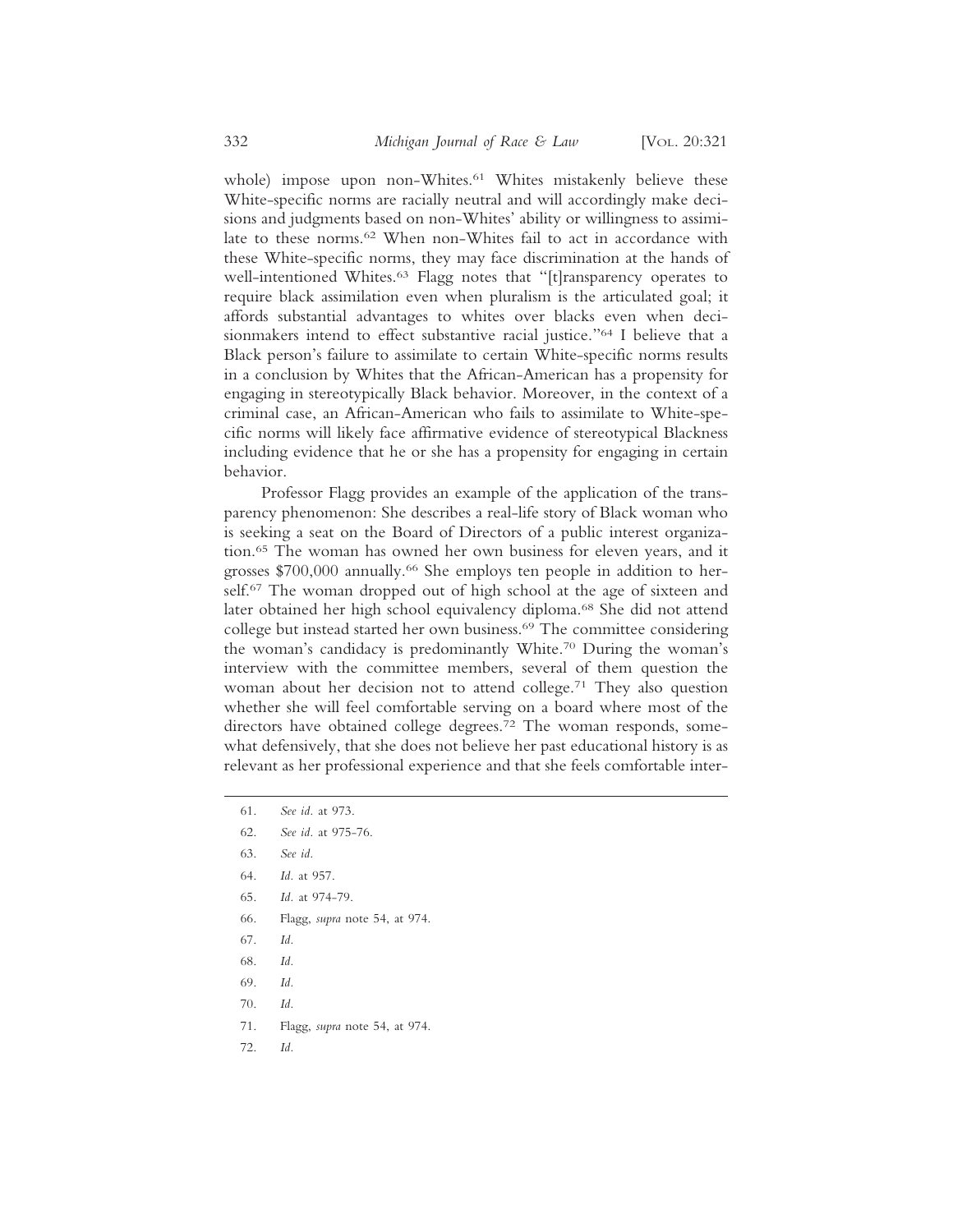acting with individuals with college degrees.73 The interview ends on a tense note.74 The committee forwards the woman's name to the full board but notes that they found her to be "quite hostile."75 They also conclude that she might be disruptive at board meetings.76

Flagg argues that certain elements involved in the committee's decision-making process reflect the transparency phenomenon.<sup>77</sup> She notes that the committee's questions about the woman's choices with regard to education reflect White-specific norms: "Anyone smart enough to attend college surely would do so, they might assume."78 Flagg notes that this assumption fails to consider the woman's experience with inner-city schools or the reasons for her decision to drop out of high school.<sup>79</sup> The assumption also fails to consider the cost-benefit analysis that the woman may have engaged in when deciding whether she should go to college. Flagg notes that the woman's analysis of the costs and benefits of a college education may have been quite accurate considering the success of her business.80 Flagg argues that the committee failed to appreciate the woman's decision to fully devote herself to her business rather than dividing her time between her college education and the business.81 Instead, transparency theory caused the committee to judge the woman for failing to follow their White educational norm.<sup>82</sup> I believe that the woman's failure to assimilate to the White educational norm played upon the committee members' implicit biases against African-Americans and resulted in an unspoken and possibly subconscious conclusion that she was less intelligent than the college-educated White members of the Board. This subconscious conclusion that the woman is less intelligent falls directly in line with the long-held stereotype that African-Americans are intellectually inferior to Whites.83

Flagg also notes that the committee's description of the woman as "hostile" is another reflection of the transparency theory.<sup>84</sup> While the adjective "hostile" appears to be race-neutral, Flagg argues that it is actually race-specific because it rests upon certain race-specific norms concerning

- 76. Flagg, *supra* note 54, at 975.
- 77. *Id.* at 975-76.
- 78. *Id.* at 976.
- 79. *Id.*
- 80. *Id.*
- 81. *Id.*
- 82. Flagg, *supra* note 54, at 976.

83. *See, e.g.*, Pamela A. Wilkins, *Confronting the Invisible Witness: The Use of Narrative to Neutralize Capital Jurors' Implicit Racial Biases*, 115 W. VA. L. REV. 305, 322 (2012) (noting that lower intelligence is a stereotype often applied to African-Americans).

<sup>73.</sup> *Id.*

<sup>74.</sup> *Id.*

<sup>75.</sup> *Id.* at 975.

<sup>84.</sup> Flagg, *supra* note 54, at 976.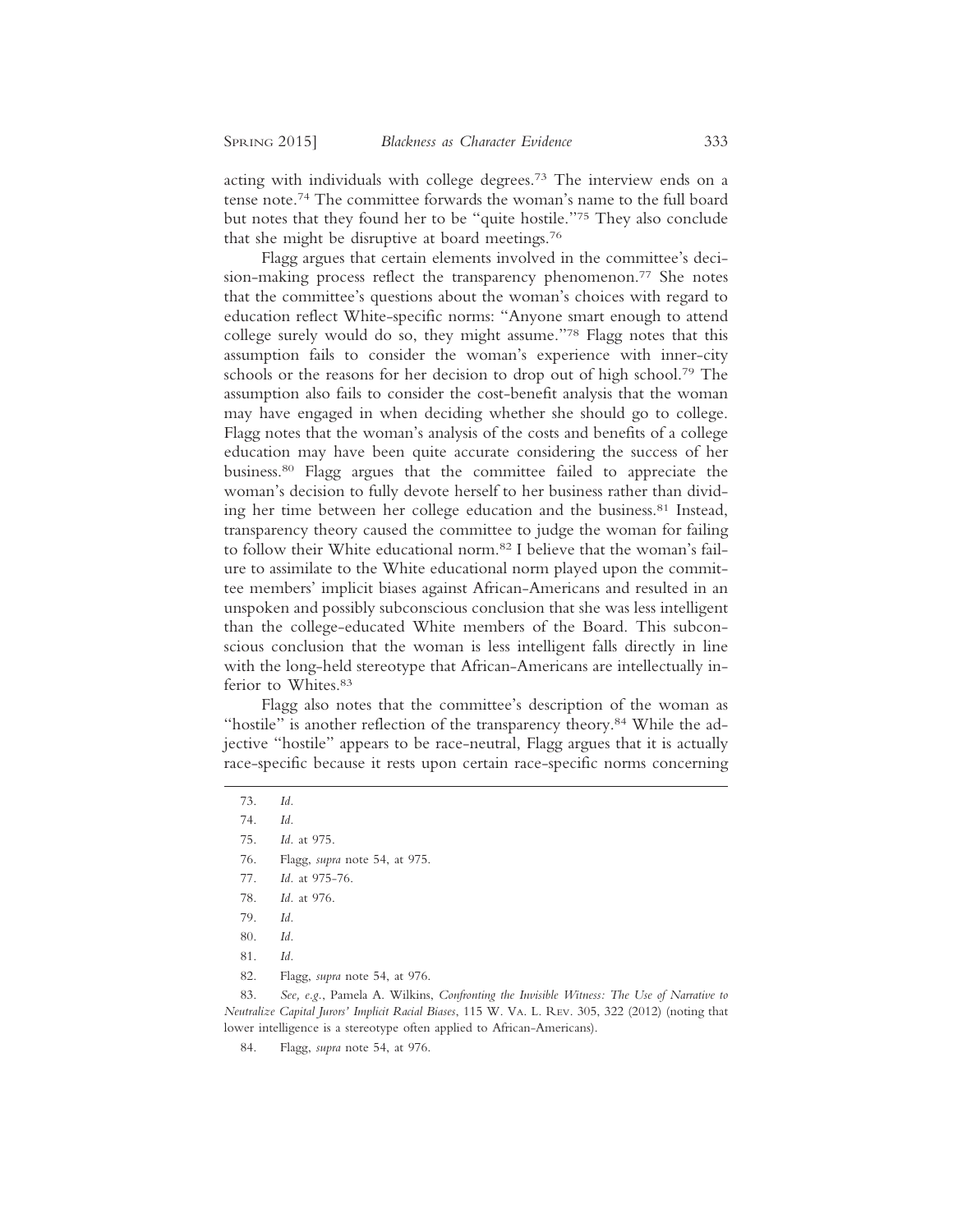appropriate behavior.<sup>85</sup> The term "hostile" implies that the woman's behavior was somehow inappropriate, and such a determination reflects what is appropriate based on a White experience.<sup>86</sup> Flagg states that the committee members failed to recognize that the woman's responses to their questions may have been an appropriate response for an African-American, especially considering that she may have believed the committee members' questions were a reflection of their racial biases against African-Americans.87 Because Whites do not contend with racial stereotypes on a daily basis, the committee members did not understand the reason for the woman's so-called hostility.88 Again, I believe that the committee's description of the woman as "hostile" reflects baseline implicit bias as well as the application of a common stereotype that Black women are angry, confrontational, and disruptive.89

Flagg's story is a helpful example of the effect that implicit bias, transparency theory, and racial stereotypes can have on Whites' decision-making processes outside the context of the criminal justice system, but, in my opinion, these theories and concepts also play out in the courtroom where the stakes are much higher. First, social scientists have established that White individuals who are chosen as jurors typically have some level of implicit bias against African-Americans, regardless of whether the defendant or the alleged victim is Black.90 We can also assume that the White jurors, like others, are unaware that they hold such biases. Additionally, if Flagg's transparency phenomenon is accurate, we can assume that White jurors will apply some White-specific norms and expectations to the African-Americans involved in criminal cases and that they will do so under the mistaken belief that the White-specific norms are reasonable and raceneutral. Finally, we know that if the African-Americans involved in criminal cases fail to follow the White-specific norms imposed by White jurors, then the jurors will make judgments about the African-Americans that not only will reflect subconscious racial bias but also the application of certain traditionally-held stereotypes of African-Americans.

I believe that the concepts of implicit bias and transparency theory, when combined with the application of traditional racial stereotypes, come together to create affirmative character evidence that jurors will consider in

<sup>85.</sup> *Id.*

<sup>86.</sup> *Id.*

<sup>87.</sup> *Id.*

<sup>88.</sup> *Id.*

<sup>89.</sup> *See* Marilyn Yarbrough & Crystal Bennett, *Cassandra and the "Sistahs": The Peculiar Treatment of African-American Women in the Myth of Women as Liars*, 3 J. GENDER RACE & JUST. 625, 633-41 (2000). Yarbrough and Bennett note several stereotypes that have traditionally been attributed to African-American women, including Sapphire, who is described as "evil, bitchy, stubborn and hateful." *Id.* at 638. The Sapphire stereotype is known for her aggressiveness and anger as well as her ability to emasculate men by engaging in verbal abuse. *Id.*

<sup>90.</sup> *See* discussion *supra* Section II.A.2.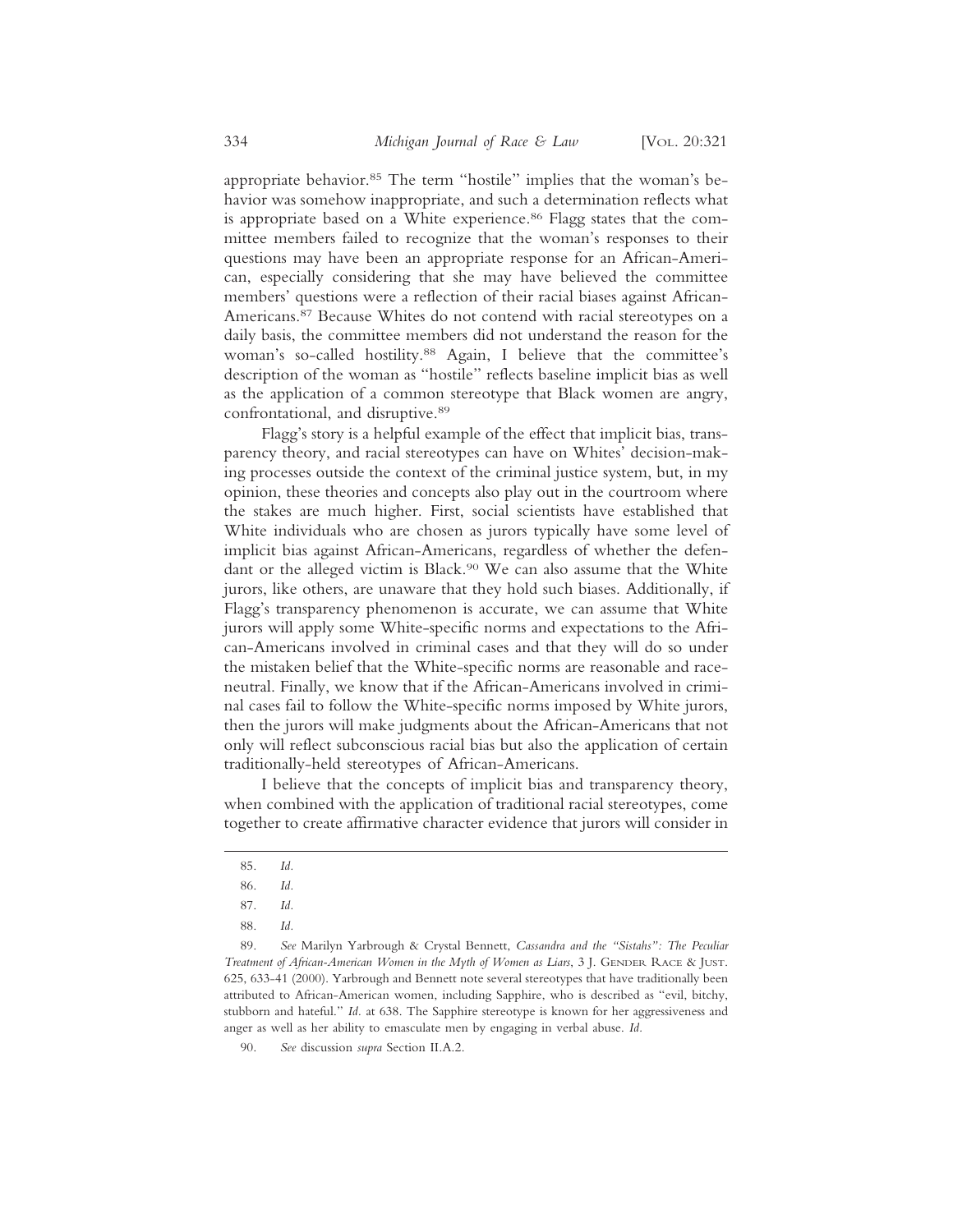criminal cases involving African-Americans. While the evidence is not explicitly introduced at trial, it is admitted nonetheless, and it has a real effect on the outcome of criminal cases involving either an African-American defendant or alleged victim. This evidence of stereotypical Blackness is introduced to jurors outside the confines of Rule 404(a). Thus, courts are not required to engage in any analysis of whether the prejudice associated with the evidence, if any, might result in an unfair outcome. One recent example of the use of stereotypical Blackness is the State v. George Zimmerman trial, which concerned the death of 17-year-old Trayvon Martin.91 My hypothesis is that the doctrines of implicit bias and transparency theory, together with the application of certain racial stereotypes, constituted affirmative evidence of Martin's Blackness and ultimately became a factor that favored the acquittal of George Zimmerman. In the next section, I will discuss some of the evidence of stereotypical Blackness that was admitted during the trial through the testimony of Rachel Jeantel and describe how that evidence likely affected the jury.

## III. EVIDENCE OF STEREOTYPICAL BLACKNESS OFFERED DURING THE STATE V. ZIMMERMAN TRIAL

On February 26, 2012, a 17-year-old African-American male named Trayvon Martin and a 28-year-old Hispanic male named George Zimmerman, who were strangers to each other, became involved in a physical altercation that resulted in the shooting death of Martin.92 The altercation took place inside a gated community in Sanford, Florida.<sup>93</sup> Zimmerman was a resident of the neighborhood, and Martin was in the area to visit his father, whose girlfriend lived in the neighborhood.94 Zimmerman claimed that he shot Martin in self-defense, and, for the first six weeks following Martin's death, the Sanford Police Department chose not to charge Zimmerman with a crime.<sup>95</sup> However, following protests throughout the country and significant media coverage, special prosecutor Angela Corey announced that the State of Florida would charge Zimmerman with second-degree murder.96

<sup>91.</sup> Eighteenth Judicial Circuit Courts, State v. Zimmerman, No. 2012-CF-001083-A, http://www.flcourts18.org/page.php?129 (media advisories and public record documents pertaining to the trial) (last visited Mar. 20, 2015).

<sup>92.</sup> Dan Barry et al., *In the Eye of a Firestorm: In Florida, an Intersection of Tragedy, Race and Outrage*, N.Y. TIMES, Apr. 2, 2012, at A1.

<sup>93.</sup> *Id.*

<sup>94.</sup> *Id.*

<sup>95.</sup> *Id.*

<sup>96.</sup> Sari Horwitz, *Charge Filed in Martin Killing*, WASH. POST, Apr. 12, 2012, at A1. Legal scholars and others have suggested that Trayvon Martin's race was a factor in the six-week lapse between his death and the State's decision to charge Zimmerman with a crime. *See, e.g.*, Cynthia Lee, *Making Race Salient: Trayvon Martin and Implicit Bias in a Not Yet Post-Racial Society*, 91 N.C. L. REV. 1555, 1566 (2013) ("Race may have also influenced the government's decision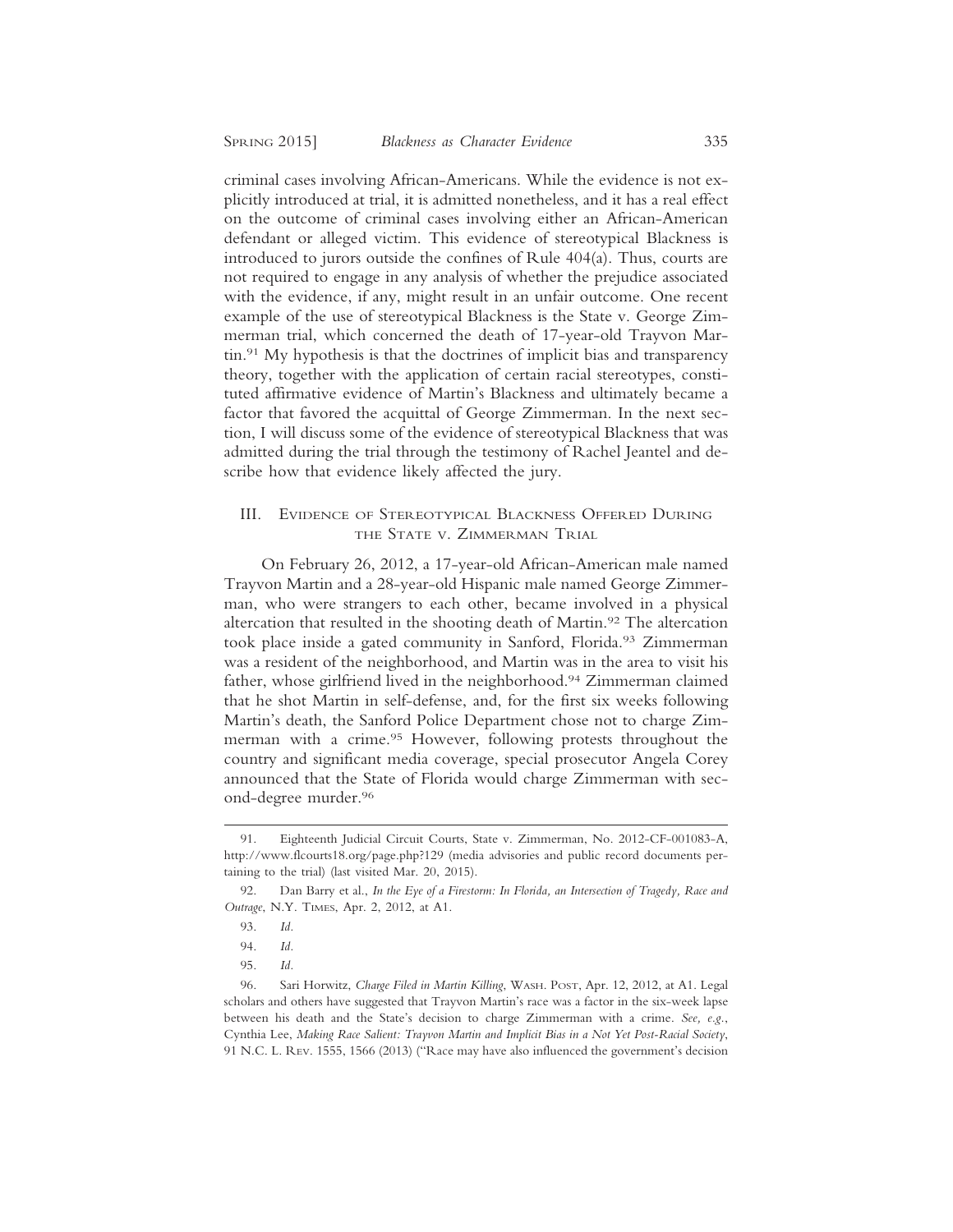The trial of George Zimmerman took place in late June and early July 2013.97 Many believed that the jury's verdict would be a litmus test for whether African-Americans could obtain fair outcomes in the American criminal justice system.98 Would the six-person jury find Zimmerman's use of deadly force against an unarmed Black teenager unlawful?

Despite the widespread belief that the Zimmerman trial would serve as some sort of commentary on race relations in America, the three-week trial included very few overt references to race. During pre-trial motions in limine, Zimmerman's defense team convinced Judge Debra Nelson that prosecutors should not be able to argue that Zimmerman racially profiled Martin.99 Instead, prosecutors could only argue that Zimmerman "profiled" Martin.<sup>100</sup> During the presentation of the evidence, jurors heard various 911 calls from Zimmerman wherein he described suspicious individuals as African-Americans but he did not do so pejoratively.101 Also, during the cross-examination of prosecution witness Rachel Jeantel, Zimmerman's attorney questioned her on her and Martin's use of the term "cracker" to describe Caucasians.<sup>102</sup> Finally, during the prosecution's closing argument rebuttal, prosecutor John Guy stated that the case was *not* about race and asked the jury to consider what the outcome of the trial would be if Martin had shot and killed Zimmerman.103 Other than these isolated references to race, the trial did not explicitly focus on whether

98. See, e.g., Jenée Desmond-Harris, *Zimmerman Trial: Race Verdict Already In*, THEROOT (July 11, 2013, 11:07 AM), *available at* http://www.theroot.com/articles/culture/2013/07/zimmerman\_trial\_and\_race\_verdict\_is\_already\_in.html (noting that "Zimmerman targeted Trayvon because Trayvon was black. If he walks, it means you can racially profile and get away with murder."); David Ovalle, *Race Will Be Key in George Zimmerman Trial*, TAMPA BAY TIMES (June 9, 2013), *available at* http://www.tampabay.com/news/courts/criminal/race-will-be-key-ingeorge-zimmerman-trial/2125775 (stating that "Zimmerman's trial is shaping up to be a test of both criminal justice and modern-day race relations.").

99. *See* Manuel Roig-Franzia, *George Zimmerman Trial: Race is a Subtext, Not the Focus*, WASH. POST (July 2, 2013), *available at* http://www.washingtonpost.com/national/george-zimmerman-trial-race-is-a-subtext-not-the-focus/2013/07/02/a296611e-e262-11e2-a11e-c2ea876 a8f30\_story.html.

103. Jonathan Capehart, *Race and the George Zimmerman Trial*, WASH. POST (July 12, 2013), *available at* http://www.washingtonpost.com/blogs/post-partisan/wp/2013/07/12/race-andthe-george-zimmerman-trial.

not to arrest Zimmerman. Had Zimmerman been an African American man who followed and then shot an unarmed Caucasian teenager during a fist-fight, it is unlikely that police would have released Zimmerman without any charges. When there is a dead victim and police know who killed the victim, they usually arrest the obvious perpetrator of the homicide and then investigate.").

<sup>97.</sup> Eighteenth Judicial Circuit Courts, State v. Zimmerman, No. 2012-CF-001083-A, http://www.flcourts18.org/page.php?129 (media advisories and public record documents pertaining to the trial) (last visited Mar. 20, 2015).

<sup>100.</sup> *Id.*

<sup>101.</sup> *Id.*

<sup>102.</sup> *Id.*; *see also infra* note 116 and accompanying text.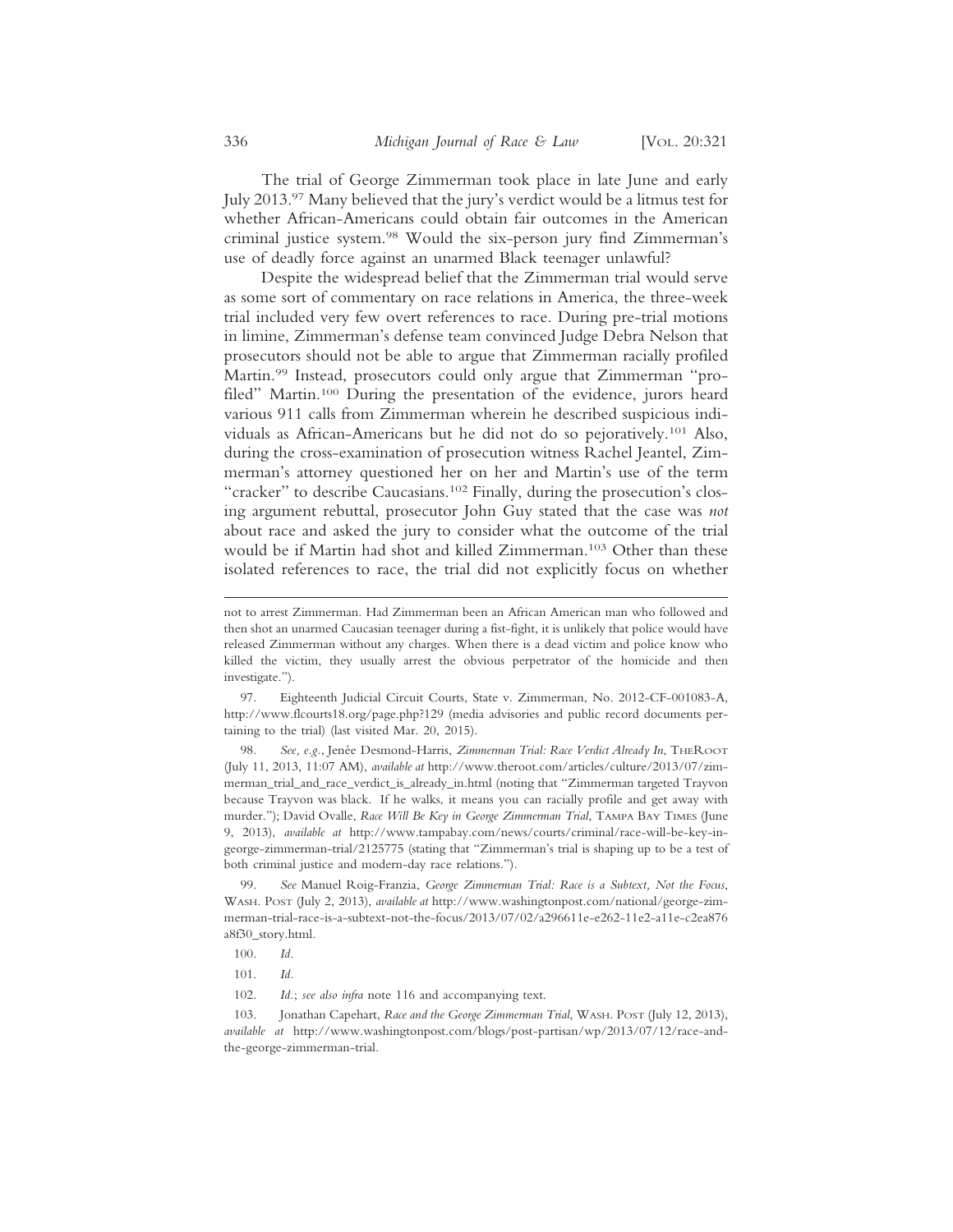Martin's race played any role in Zimmerman's decision to use deadly force against him.

## A. *Rachel Jeantel as an Example of Stereotypical Blackness*

While the trial included very few explicit references to race, evidence was offered at trial that would allow the jury to make certain inferences about Martin's character. This evidence of stereotypical Blackness was offered through the direct and cross examinations of prosecution witness Rachel Jeantel. Jeantel's testimony resulted in the admission of evidence of stereotypical Blackness that likely harmed the prosecution's case.

Jeantel was Martin's friend and the last person to speak with him before his death.104 Thus, Jeantel was a key prosecution witness because she could provide insight into Martin's state of mind immediately prior to his physical altercation with Zimmerman. Jeantel was 19-years-old at the time she testified and had just completed the eleventh grade.<sup>105</sup> Described as "a young woman, dark-skinned and overweight, her eyes signaling exasperation,"106 Jeantel was almost immediately attacked on social media for her appearance, speech, and perceived level of intelligence.<sup>107</sup> Twitter users compared Jeantel to Precious, the title character in a 2009 feature film detailing the life of a severely overweight, sexually abused, and illiterate African-American girl portrayed by actress Gabourey Sidibe.<sup>108</sup> Others, including biracial Olympian Lolo Jones, compared Jeantel to the fictional character Madea, an overweight, rambunctious, and stereotypically Black woman portrayed by director, screenwriter, and actor Tyler Perry.109 Some Twitter users were downright cruel in their criticisms of Jeantel, calling her dumb, stupid, uneducated, hideous, nasty, and stating that she looked like a man.<sup>110</sup> African-Americans tweeted that Jeantel was an embarrassment to the race and nothing more than a stereotypical Black

<sup>104.</sup> *See* Jelani Cobb, *Rachel Jeantel on Trial*, THE NEW YORKER (June 27, 2013) [hereinafter Rachel Jeantel on Trial], *available at* http://www.newyorker.com/news/news-desk/racheljeantel-on-trial.

<sup>105.</sup> *Id.*

<sup>106.</sup> *Id.*

<sup>107.</sup> *See* Sherri Williams, *Good, Bad and Ugly Tweets about Rachel Jeantel*, BROWSE, https:// storify.com/SherriWrites/good-bad-and-ugly-tweets-about-rachel-jeantel (last visited Aug. 3, 2014).

<sup>108.</sup> *Id.*; *see also Synopsis of Precious: Based on the Novel Push by Sapphire*, IMDB, http:// www.imdb.com/title/tt0929632/ (last visited Aug. 3, 2014).

<sup>109.</sup> *See* Williams, *supra* note 107; *see also Biography for Mable "Madea" Simmons from Madea's Family Reunion*, IMDB, http://www.imdb.com/character/ch0018516/bio (last visited Aug. 3, 2014) (describing Madea as "a tall (6'5"), overweight, older woman who uses the 'mad black woman' stereotype").

<sup>110.</sup> *See* Williams, *supra* note 107.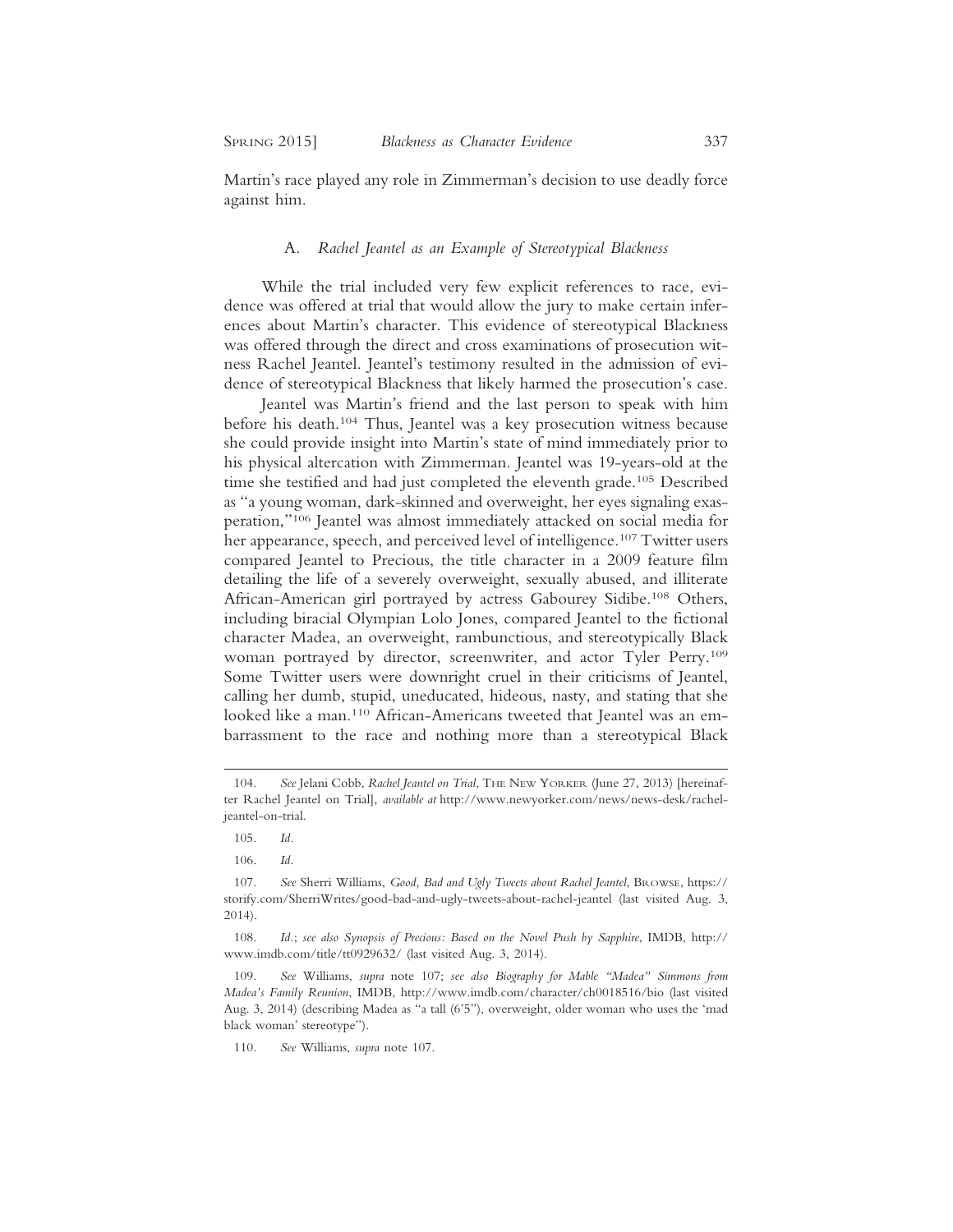woman.111 Indeed, one Twitter user described Jeantel as "the realest thug walking."112

The criticism of Jeantel by the "Twittersphere"<sup>113</sup> is troubling not only because the insults were so harsh but also because the tweets likely provide some insight into the manner in which the Zimmerman jurors viewed Jeantel and possibly Martin. The jurors, five White women and one Puerto Rican woman, were properly charged with judging the veracity of Jeantel's testimony, but, as Martin's friend and the last person to speak with him prior to his death, Jeantel became Martin's proxy. She was the only person who could describe the night's events from Martin's perspective. Jurors likely assumed that Martin and Jeantel were of similar character since they were friends. To the extent the jurors made assessments of Jeantel's character, they may have also believed that Martin possessed some of the same character traits. Thus, the evidence of stereotypical Blackness offered through Jeantel became evidence of Martin's character.

Jeantel was an overweight Black woman who appeared to have had some irregularity in her education based on her entering twelfth grade at the age of 19. The jurors may have assumed that she had been held back in school and probably perceived her as uneducated or unintelligent. Also, they probably found her demeanor in response to direct and cross examination questioning to be hostile and uncooperative.114 Jeantel also struggled to read the transcript of her deposition testimony, which defense counsel provided to her during cross-examination, and she later admitted that she had some literacy difficulties.115 Additionally, she testified that she and Martin sometimes referred to White people as "crackers"116 and that Martin referred to Zimmerman as a "creepy-ass cracker" on the night of the shooting.117 Social media was set ablaze with criticism of Jeantel for being stereotypically Black—uneducated, hostile, inarticulate, angry toward Whites, lazy, and a thug—and it is possible that the jurors made similar assessments about Martin's character.

<sup>111.</sup> *Id.*

<sup>112.</sup> *Id.*

<sup>113. &</sup>quot;Twittersphere" is defined by the Oxford English Dictionary as "[p]ostings made on the social media website Twitter, considered collectively." Definition of Twittersphere, OXFORD DICTIONARIES, http://www.oxforddictionaries.com/us/definition/american\_english/Twitter sphere (last visited Aug. 3, 2014).

<sup>114.</sup> *See Rachel Jeantel on Trial*, *supra* note 104 (stating that Jeantel's "appearance, diction, size and intelligence were an unspoken but all-encompassing part of the proceedings" and describing her as irritable, reluctant, and antagonistic).

<sup>115.</sup> *Id.*

<sup>116.</sup> Gene Demby, *The Secret History of the Word "Cracker"* (July 1, 2013), NPR, *available at* http://www.npr.org/blogs/codeswitch/2013/07/01/197644761/word-watch-on-crackers (noting that the term "cracker" is a pejorative term for "bigoted white folks").

<sup>117.</sup> *See Rachel Jeantel on Trial*, *supra* note 104.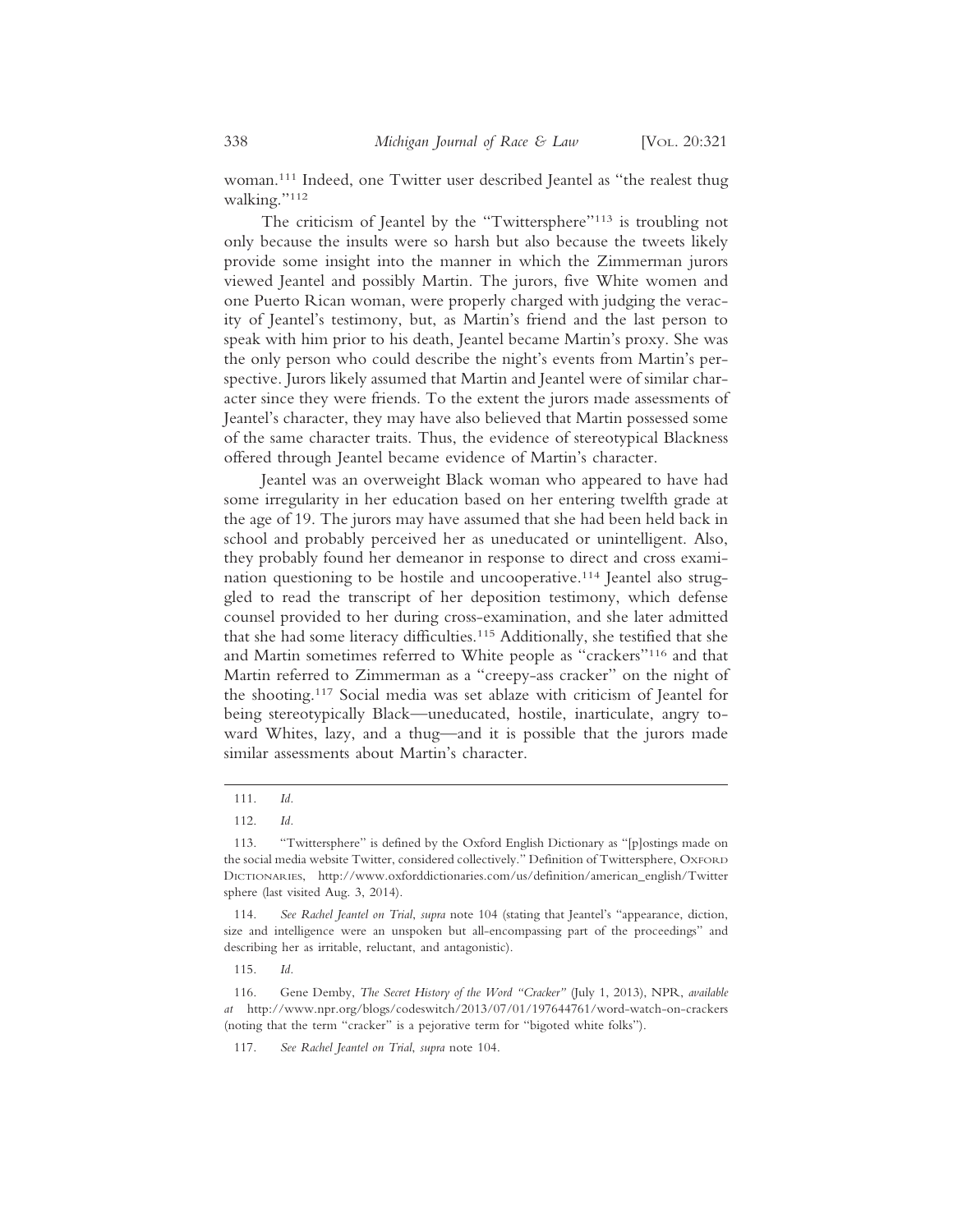If it is true that Jeantel's stereotypical Blackness took on the role of character evidence against Martin, then the prosecution's case as presented was unwinnable. The prosecution failed to offer any evidence that might humanize Martin in the eyes of the jury. While the prosecution played multiple audio and video recordings of Zimmerman, including his 911 calls and interviews with investigators following the shooting of Martin, they were unable to offer any evidence of Martin's recorded voice.<sup>118</sup> Not only were prosecutors unable to show Martin as a complex human being who may have had a legitimate fear that his life was in danger, but they did little to prevent the jury from inferring that Jeantel's stereotypical Blackness was also probative of Martin's character. If the jury believed that Martin was uneducated, hostile, inarticulate, angry toward Whites, lazy, and a thug (characteristics that are consistent with many traditional stereotypes of African-Americans), then they could quite easily determine that Martin acted in conformity with his stereotypical Blackness on the night in question.

#### B. *The Jurors' Reactions to Jeantel*

We need not speculate regarding the impact that Jeantel had on the jurors' perceptions of Martin. An interview with the juror known only as B-37 reveals that Jeantel's failure to present herself in accordance with White-specific norms very likely influenced Juror B-37's assessment of the characters of both Jeantel and Martin.119

## 1. Juror B-37's Background

Before we explore Juror B-37's post-trial interview, it is helpful to review her responses to the attorneys' voir dire questions. Juror B-37 was a White, middle-aged mother of two who resided in Seminole County, Florida, at the time of the trial.120 During voir dire questioning, Juror B-37 stated that she was aware that riots had occurred following the death of Martin, when, in reality, no riots had occurred.<sup>121</sup> She also stated that, other than the Today show, she does not watch the news and finds the

<sup>118.</sup> *See* Lizette Alvarez, *Trayvon Martin's Father Says Screams on 911 Call Were His Son's*, N.Y. TIMES (July 8, 2013), *available at* http://www.nytimes.com/2013/07/09/us/friends-test ify-that-zimmerman-is-the-one-screaming-for-help-on-911-call.html?  $r=0$  (The prosecution's failure to introduce evidence of Martin's voice also hurt their case in another key area. Because the jurors never heard Martin's voice, they could make no assessment as to whether he was the person heard screaming on the 911 calls that were made on the night of his death.).

<sup>119.</sup> *See* Dan Zak, *Who is Juror B-37? Our Sole Window – for now - Into the Zimmerman Verdict*, WASH. POST (July 16, 2013), *available at* http://www.washingtonpost.com/lifestyle/ style/who-is-juror-b37-our-sole-window—for-now—into-the-zimmerman-verdict/2013/07/ 16/7513eece-ee23-11e2-a1f9-ea873b7e0424\_story.html.

<sup>120.</sup> *Id.*

<sup>121.</sup> *See* Hamilton Nolan, *Juror B-37 Hates Media, Calls Martin "Boy of Color"*, GAWKER (July 15, 2013), *available at* http://gawker.com/george-zimmerman-juror-b37-hates-mediacalled-trayvon-787873533.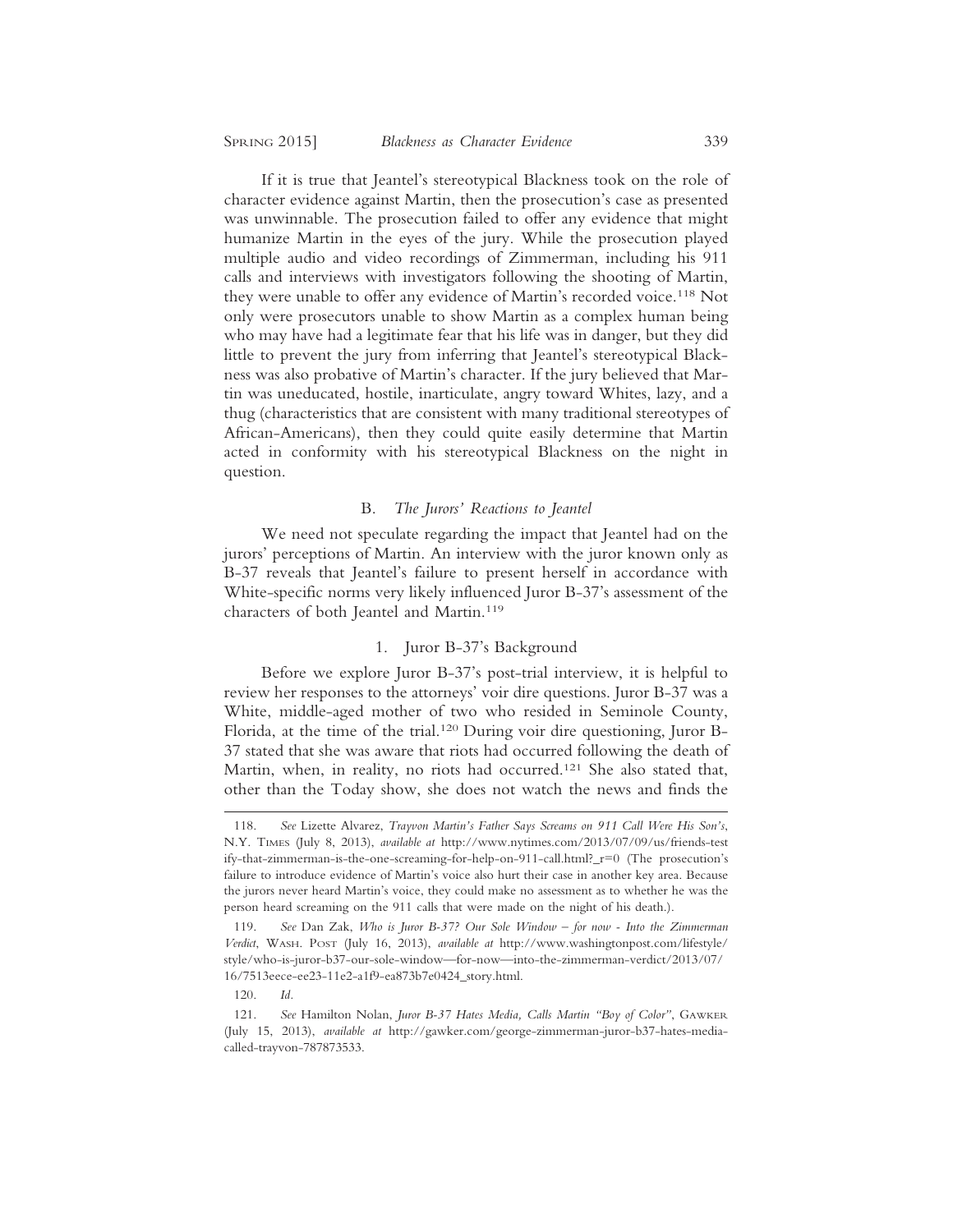media to be worthless.122 When asked by Zimmerman's attorneys to describe Martin, she stated that "[h]e was a boy of color" and, when referring to Martin's death, she called it "an unfortunate incident that happened."123

Juror B-37's statements support my opinion that she entered the jury box with certain implicit biases against African-Americans. She mistakenly believed that the individuals protesting the Sanford Police Department's failure to arrest Zimmerman had engaged in riots and likely believed that African-Americans had carried out those riots.124 Juror B-37 also chose to describe Martin by his sex and color when she could have used many other words to describe him. Martin's sex and color were his most salient characteristics in the eyes of Juror B-37, but I suspect that she would not have mentioned Zimmerman's race if asked to describe him.125 Juror B-37's description of Martin is a clear example of Flagg's transparency theory.126 While Juror B-37's voir dire responses should have raised some red flags for the prosecution, they did not use one of their peremptory strikes to remove her from the jury.

# 2. Juror B-37's Anderson Cooper Interview

Just two days after the announcement of Zimmerman's acquittal, Juror B-37 sat for an interview with Anderson Cooper.127 Juror B-37 concealed her identity during the interview to avoid bringing attention to her family.<sup>128</sup> During the interview, Cooper asked Juror B-37 a series of questions about Jeantel:

COOPER: I want to ask you a bunch of the—I want to ask you about some of the different witnesses. Rachel Jeantel, the woman who was on the phone with Trayvon Martin at the start of the incident. What did you make of her testimony?

JUROR: I didn't think it was very credible, but I felt very sorry for her. She didn't ask to be in this place. She didn't ask—she wanted to go. She wanted to leave. She didn't want to be any part of this jury. I think she felt inadequate toward everyone

126. *See supra* Section II.B.

128. *Id.*

<sup>122.</sup> *Id.*

<sup>123.</sup> *Id.*

<sup>124.</sup> *Id.*

<sup>125.</sup> It is more likely that Juror B-37 would have identified Zimmerman by his national origin of Hispanic because his national origin differs from Juror B-37's transparent national origin.

<sup>127.</sup> *See* Anderson Cooper, 360 Degrees, *Excerpts of Interview with Juror B-37 (Part I)*, CNN (July 15, 2013), *available at* http://transcripts.cnn.com/TRANSCRIPTS/1307/15/acd. 01.html.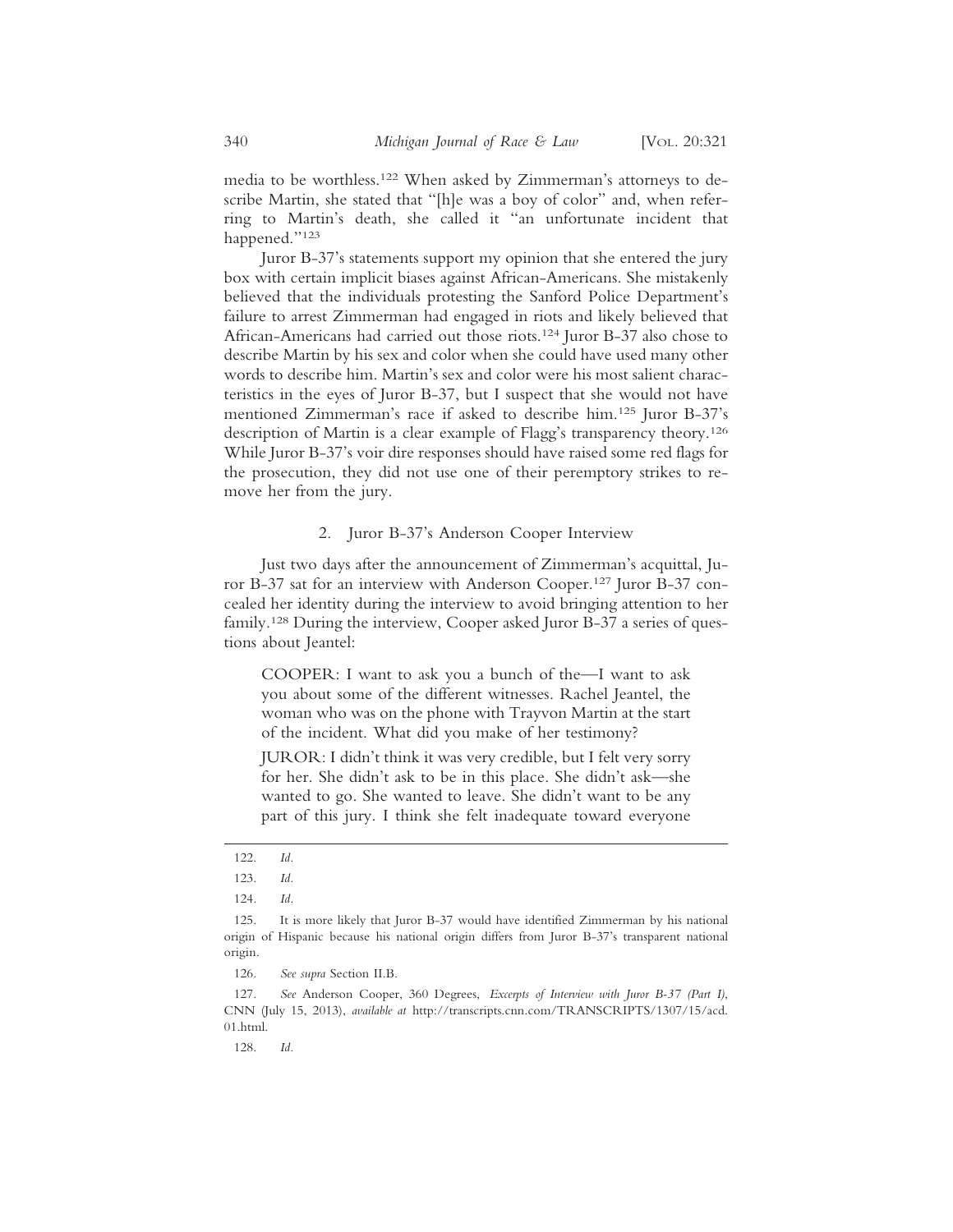because of her education and her communication skills. I just felt sadness for her.

COOPER: You felt like, what, she was in over her head?

JUROR: Well, not over her head, she just didn't want to be there, and she was embarrassed by being there, because of her education and her communication skills, that she just wasn't a good witness.129

Juror B-37's description of Jeantel is extremely telling. First, she stated that Jeantel was not a credible witness but did not immediately explain her reasons for this conclusion. Instead, she discussed Jeantel's "inadequate" education and communication skills and stated, in a paternalistic fashion, that she felt pity for Jeantel.<sup>130</sup> Juror B-37 perceived that Jeantel was embarrassed because her inadequacies were exposed for the world to see.131 Juror B-37 also concluded that Jeantel's lack of education and poor communication skills made her a bad witness for the prosecution.132

Juror B-37's perception of Jeantel was obviously affected by certain widely held racial stereotypes of African-Americans. First, Juror B-37 concluded that Jeantel's education and communication skills were inadequate without considering Jeantel's testimony that she was born in Haiti and had the ability to speak two other languages in addition to English.133 While Jeantel also revealed her struggle with literacy during her testimony, Juror B-37 did not conclude that those struggles might be due to the fact that English was not the primary language spoken in Jeantel's home.134 Juror B-37's assumption that Jeantel's speech and reading skills were the result of poor education or a lack of intelligence demonstrate the application of White-specific and American-specific expectations that all people living in the United States must be able to speak and read English, unless they are too unintelligent to do so.

Juror B-37's interview with Cooper also revealed that she had trouble relating to both Jeantel and Martin, providing a clue that her assessment of Jeantel's character also became her assessment of Martin's character:

COOPER: Did you find it hard at times to understand what [Jeantel] was saying?

JUROR: A lot of the times because a lot of the time she was using phrases I have never heard before, and what they meant.

<sup>129.</sup> *Id.*

<sup>130.</sup> *Id.*

<sup>131.</sup> *Id.*

<sup>132.</sup> *Id.*

<sup>133.</sup> Brittney Cooper, *Dark-Skinned and Plus-Sized: The Real Rachel Jeantel Story*, SALON (June 28, 2013), *available at* http://www.salon.com/2013/06/28/did\_anyone\_really\_hear\_ rachel\_jeantel/.

<sup>134.</sup> *Id.*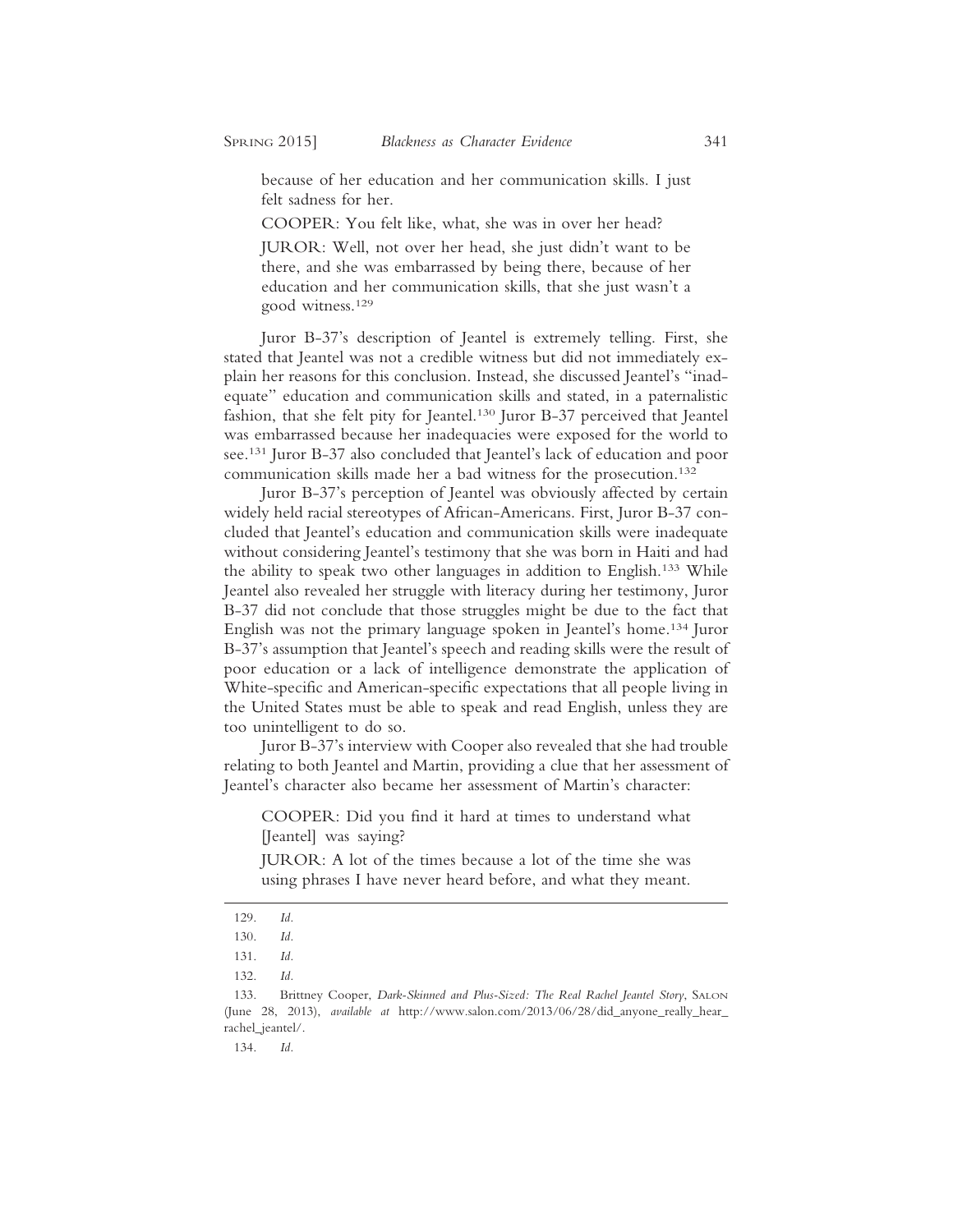COOPER: When she used the phrase, "creepy ass cracker," what did you think of that?

JUROR: I thought it was probably the truth. I think Trayvon probably said that.

COOPER: And did you see that as a negative statement or a racial statement as the defense suggested?

JUROR: I don't think it's really racial. I think it's just everyday life, the type of life that they live, and how they're living, in the environment that they're living in.135

Juror B-37 did not find Jeantel to be a credible witness in general, but had no trouble believing her testimony that Martin called Zimmerman a "creepy-ass cracker."136 Juror B-37 indicated that she had a hard time understanding Jeantel's vernacular but concluded that the everyday lives of Martin and Jeantel involved them using pejorative terms to describe Whites. She made judgments and assumptions about the environment in which Martin and Jeantel lived, even though no witnesses offered testimony on this topic. Juror B-37's statements reveal a divide between the suburban lives of Juror B-37 and Zimmerman on the one hand, and the "ghetto" inner-city lives of Jeantel and Martin on the other. Importantly, Juror B-37's statements also reveal that she made certain judgments about Martin's character based on her assessment of his proxy Jeantel.

Compare Juror B-37's failure to identify with Jeantel and Martin with her glowing and very personal description of Zimmerman. Juror B-37 stated that Zimmerman's "heart was in the right place" but that his good intentions got displaced because of the crime occurring in his neighborhood.137 In that regard, the defense offered evidence that African-American men were responsible for a lot of the crime that had occurred in Zimmerman's neighborhood.138 In his closing argument, Zimmerman's defense attorney, Mark O'Mara, argued that Zimmerman had reason to be suspicious of Martin because he fit the description of the individuals who had committed crimes in Zimmerman's neighborhood in the past.<sup>139</sup> Juror B-37 also stated that, despite some inconsistencies in the statements Zimmerman made to investigators, she believed his account of what happened on the night he shot Martin.140 Juror B-37 concluded that Martin "got mad and attacked" Zimmerman, and she described Martin as the "aggres-

- 139. *Id.*
- 140. *See Excerpts of Interview with Juror B-37 (Part I)*, *supra* note 127.

<sup>135.</sup> *Excerpts of Interview with Juror B-37 (Part I)*, *supra* note 127.

<sup>136.</sup> *Id.*

<sup>137.</sup> *Id.*

<sup>138.</sup> See Jelani Cobb, *What the Zimmerman Trial Was About*, THE NEW YORKER (July 12, 2013), *available at* www.newyorker.com/news/news-desk/what-the-zimmerman-trial-wasabout.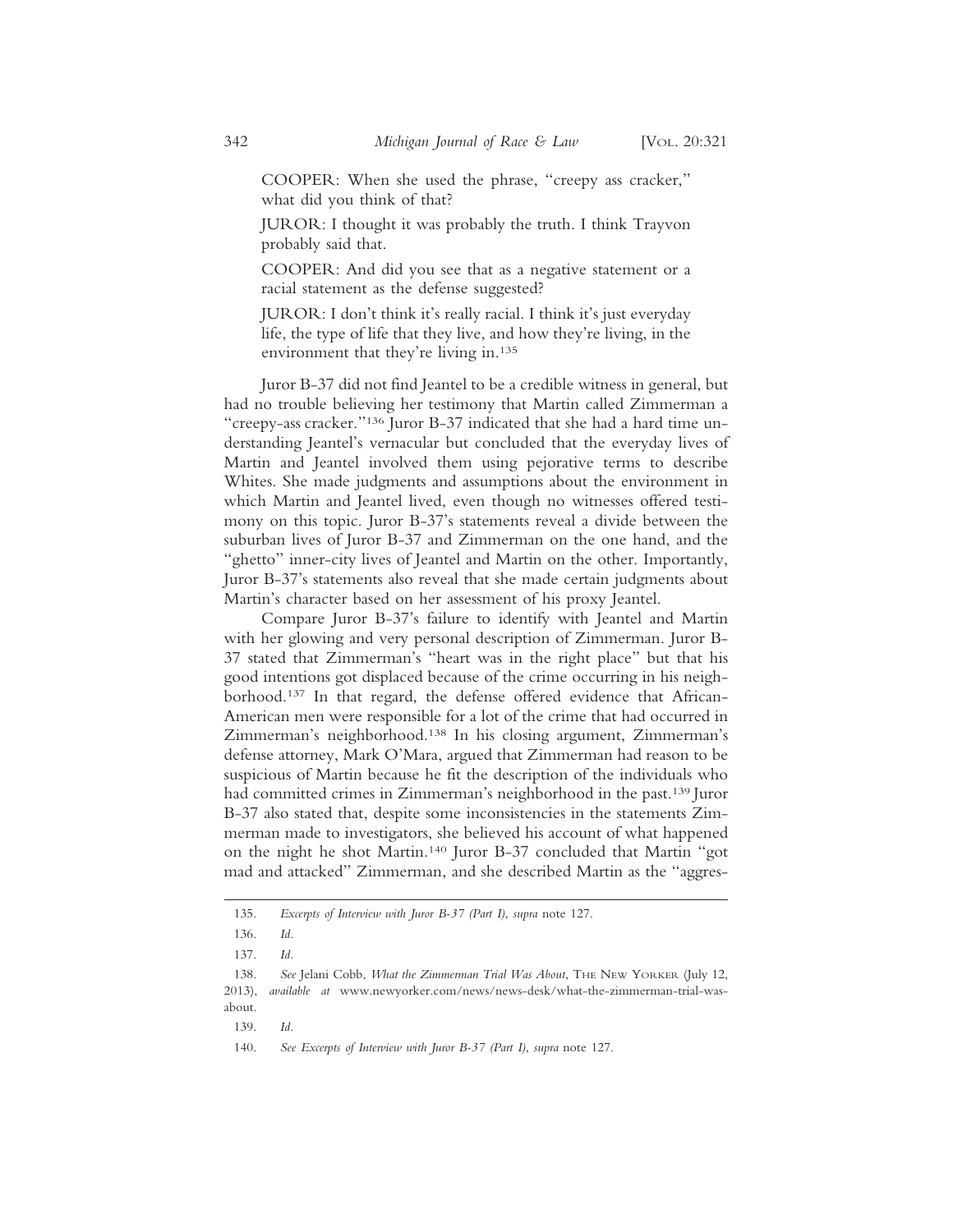sor."141 She also stated that she believed Martin may have reached for Zimmerman's gun even though the defense offered no DNA evidence to support this belief.<sup>142</sup> Finally, Juror B-37 stated that she would feel comfortable having Zimmerman patrol her neighborhood and that she believed he would be very responsible with his gun.143

Juror B-37 was just one of the six individuals who voted to acquit Zimmerman, and four of the remaining five jurors have disavowed her comments, stating that they do not share the opinions she expressed during her Anderson Cooper interview.<sup>144</sup> Even if the other jurors (four White females and one Puerto Rican female) did not harbor biases similar to those demonstrated by Juror B-37, it is fair to say that, as to Juror B-37, the concepts of implicit bias and transparency theory as well as the application of certain racial stereotypes took on the role of character evidence and provided Juror B-37 with enough information to make assessments about Martin that resulted in her decision to vote for Zimmerman's acquittal.

I believe that this evidence of stereotypical Blackness is admitted in most criminal cases involving African-American defendants or victims, but it does not receive the same scrutiny that overt, explicit propensity evidence would receive before being presented to the jury. For this reason, judges in criminal trials must make an effort to limit the impact of evidence of stereotypical Blackness.

## IV. REDUCING OR ELIMINATING THE IMPACT OF EVIDENCE OF STEREOTYPICAL BLACKNESS

This section will explore various options for lessening the impact of evidence of stereotypical Blackness. Because this evidence can find its origins in the concepts of implicit bias and transparency theory, one might believe that it is nearly impossible to reduce or eliminate its impact because it exists on a subconscious level; however, social science research suggests that certain strategies can result in a reduction in implicit bias.145 When these strategies are considered along with traditional evidentiary tools for limiting the impact of unfairly prejudicial evidence, a set of potential solutions emerges.

## A. *Jury Selection*

During the jury selection process, it is common for the attorneys or the court to ask jurors if they believe they can be fair and unbiased in their

<sup>141.</sup> *Id.*

<sup>142.</sup> *Id.*

<sup>143.</sup> *Id.*

<sup>144.</sup> *See* Carolyn Pesce, *4 Zimmerman Jurors: B-37 Doesn't Speak for Us*, USA TODAY (July 17, 2013), *available at* http://www.usatoday.com/story/news/nation/2013/07/17/zimmermanjurors-issue-statement/2523893/.

<sup>145.</sup> *See* discussion *infra* Section IV.A-B.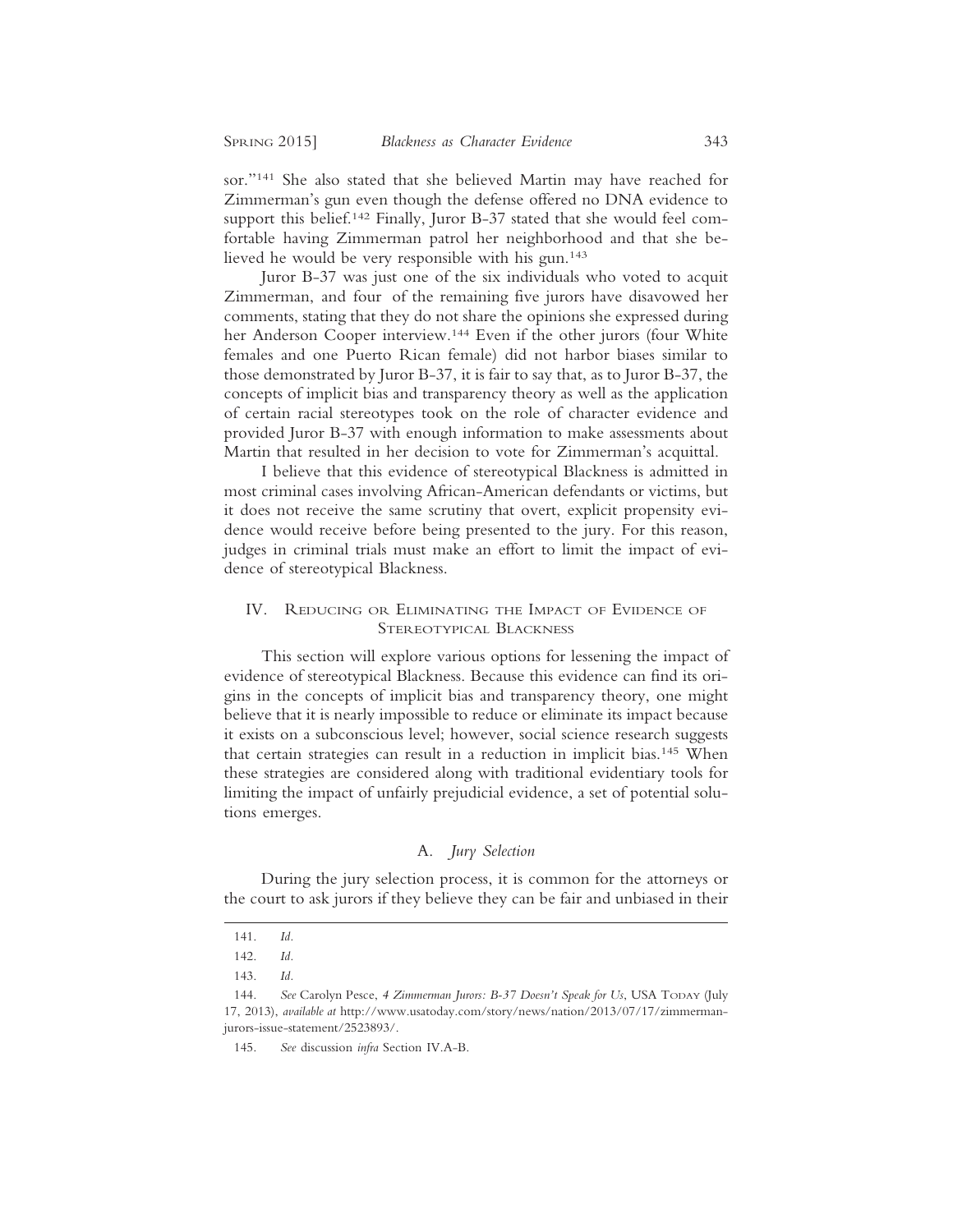assessment of the evidence. This inquiry is completely ineffective in determining whether a given juror can set aside his or her implicit biases since the jurors are likely not even aware that they harbor certain implicit biases.146 Similarly, White jurors are not likely to acknowledge the tendency of Whites to apply White-specific norms to people of color because those norms usually appear to be race-neutral. The point here is that the normal voir dire examination process is not sufficient to ferret out jurors who are likely to make decisions based on evidence of stereotypical Blackness.

On the other hand, research shows that racial diversity can significantly reduce the likelihood that implicit bias will affect jury verdicts.<sup>147</sup> Professors Jolls and Sunstein have summarized several social science studies which "support[ ] the conclusion that the presence of population diversity in an environment tends to reduce the level of implicit bias."148 They note one study wherein White IAT test-takers who were paired with African-American partners exhibited less implicit bias than White test-takers paired with White partners.<sup>149</sup>

While racial diversity among jurors may reduce bias, the racial makeup of the voter rolls in counties like Seminole County, Florida, may not allow for racially diverse juries. Thus, judges must employ other strategies to eliminate the effect of stereotype evidence.

## B. *Instruction from the Court*

One method for reducing the effect of implicit bias, transparency theory, and racial stereotypes may be to simply talk about these concepts with the jury and encourage them to resist the urge to allow these phenomena to affect their assessment of the evidence. Rather than ignoring the 10,000-pound pink elephant in the courtroom that is race in the American criminal justice system, it may be quite effective to educate jurors on the existence of implicit bias and transparency theory and caution them against allowing racial stereotypes to influence their decisions in any way. Judge Bennett argues that courts should instruct jurors that most people hold certain biases and urge jurors to control their biases while serving on the jury.150 To support this view, Bennett cites to research studies of police officers showing a statistically significant decrease in implicit bias

<sup>146.</sup> *See White Juror Bias*, *supra* note 50, at 222 ("Due to racial norms in contemporary America, modern racism is often expressed in subtle ways and prejudicial thoughts often linger outside Whites' conscious awareness. As a result, when asked about their ability to remain raceneutral, few White Americans admit to harboring anti-Black sentiment. Some potential jurors may intentionally lie in order to avoid appearing prejudiced. Others may truly believe they are impartial.").

<sup>147.</sup> *See* Christine Jolls & Cass R. Sunstein, *The Law of Implicit Bias*, 94 CAL. L. REV. 969, 981 (2006).

<sup>148.</sup> *Id.*

<sup>149.</sup> *Id.* (summarizing studies).

<sup>150.</sup> *See* Bennett, *supra* note 33, at 169.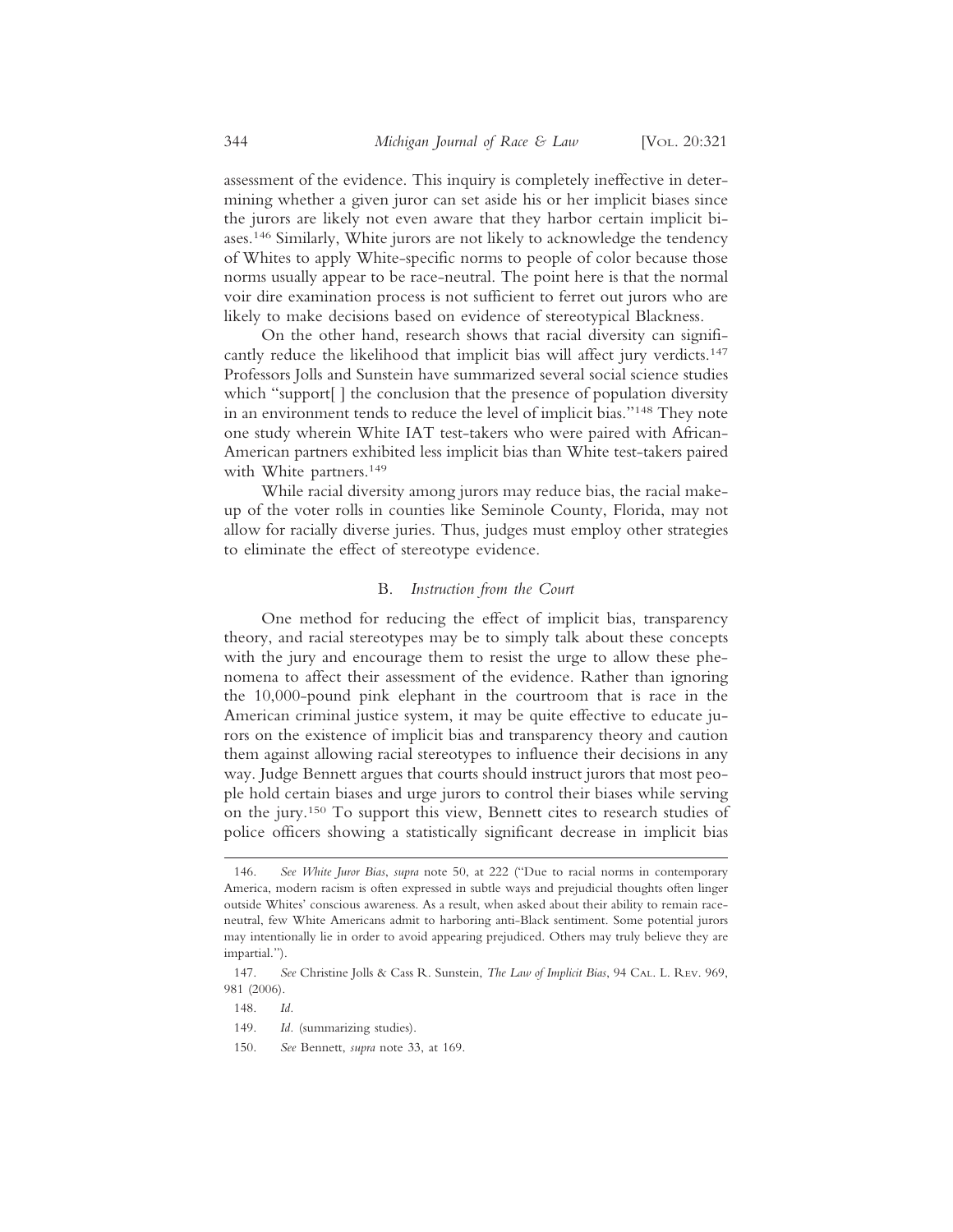following training.151 Judge Bennett is an innovator in the area of juror education on the topic of bias. In both civil and criminal trials, he instructs jurors on implicit bias just prior to opening statements. He also requires jurors in his criminal cases to sign a certificate of nondiscrimination.<sup>152</sup> Because the premise of this paper is that stereotypical Blackness takes on the role of propensity evidence in criminal cases involving African-Americans, it would also be appropriate and necessary for the court to provide a limiting instruction to the jurors cautioning them to avoid using such evidence to make inferences about the character traits of the defendant or alleged victim.153

In the Zimmerman case, the court limited the discussion of race during the trial;154 however, according to Sommers and Ellsworth, the court would have reduced juror bias by allowing some discussion of race during the trial.155 They argue that allowing the discussion of race at trial will remind White jurors of their egalitarian ideals and desire to appear nonprejudiced, thereby ensuring a non-biased verdict.156 One might argue that race was salient at the Zimmerman trial because the national media coverage focused on the trial as a microcosm of race relations in America, but I believe the jury failed to consider or openly discuss race during jury deliberations because the court and attorneys made clear that the case was not about race. Because the trial was whitewashed in this way, jurors likely believed they would be breaking the rules if they had engaged an open discussion about race.

## C. *Rebuttal Evidence*

The most effective way to combat traditional character evidence, short of excluding it altogether, is to rebut the evidence. If Jeantel's testimony in the Zimmerman case resulted in a portrayal of Trayvon Martin as an uneducated, hostile, inarticulate, lazy thug who disliked Whites,<sup>157</sup> then the prosecution should have been able to rebut this evidence.

<sup>151.</sup> *Id.* at 156, 169; *see also Seeing Through Colorblindness*, *supra* note 39, at 500 ("[B]eing aware of potential biases, being motivated to check those biases, and being accountable to a superior (as a jury feels toward a judge) should have some effect on the translation of bias to behavior.").

<sup>152.</sup> *See* Bennett, *supra* note 33, at 169.

<sup>153.</sup> Federal Rule of Evidence 105 would allow for such an instruction. *See* FED. R. EVID. 105.

<sup>154.</sup> *See supra* Section III.

<sup>155.</sup> *See supra* note 50 and accompanying text.

<sup>156.</sup> *See White Juror Bias*, *supra* note 50, at 222-23. Indeed, Sommers and Ellsworth advise the attorneys of Black defendants to "play the race card" in an effort to remind jurors of the discriminatory treatment that exists at every level of the criminal justice system. *Id.*

<sup>157.</sup> *See supra* Section III.A.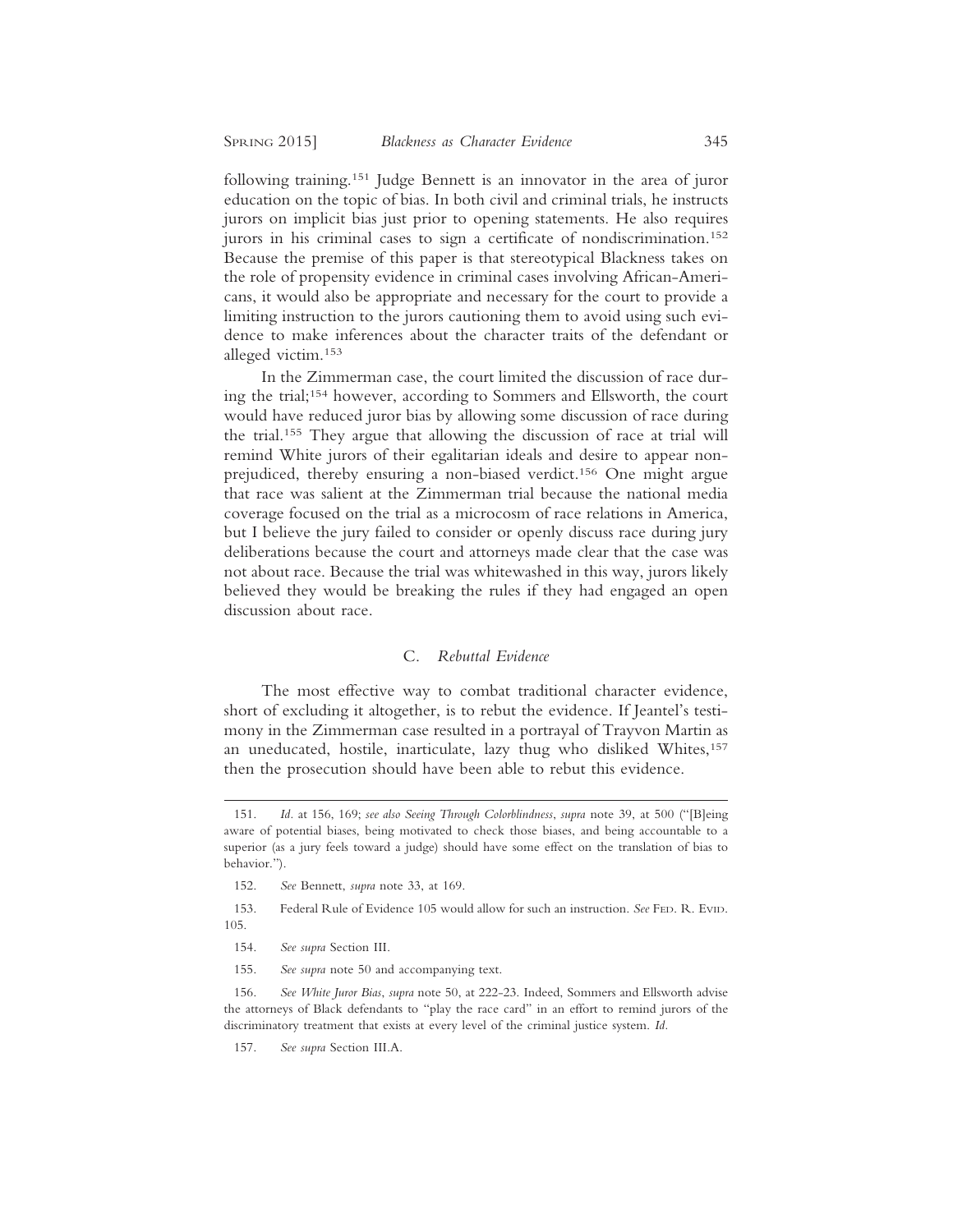Florida's rule of the admissibility of character evidence is very similar to Federal Rule of Evidence 404.158 It provides that a criminal defendant may offer evidence of a pertinent character trait of the alleged victim and that the prosecution may rebut such evidence.159 In the Zimmerman trial, the defense did not offer explicit evidence of Martin's character for violence. Doing so would have been quite risky for Zimmerman, who had been arrested and charged with felony battery and resisting arrest and who was accused of domestic violence in 2005.160 Had Zimmerman introduced explicit evidence of Martin's character for violence, he likely would have opened the door for the prosecution to offer reputation testimony regarding Zimmerman's character for violence.161 Rather than offering explicit character evidence, Zimmerman's defense team was able to bring out evidence of Jeantel's character traits, many of which were not pertinent to Jeantel's credibility, and link those traits to Martin. This approach insulated Zimmerman from the risk that his reputation for violence might be admitted in rebuttal.

The more appropriate rule would be to allow rebuttal evidence where the jury hears evidence of an individual's stereotypical Blackness. In the Zimmerman trial, that rebuttal evidence would not have focused on attacking Zimmerman's character but instead on humanizing Martin. Under the current version of Florida's Rule 404, the prosecution could have offered evidence of Martin's character for peacefulness, but it made a strategic decision not to do so to avoid opening the door to evidence suggesting that Martin had engaged in violence in the past.162 Thus, rather than focusing on Martin's propensity for violence, the evidence rebutting the stereotype evidence would focus on Martin's general demeanor, lifestyle, and attitude toward Whites. For example, had the prosecution been able to introduce video evidence of Martin speaking or interacting with his family or friends, then he would have been on equal footing with Zimmerman, who spoke to the jury through several video and audio recordings. Also, to combat the notion that Martin did not like Whites and exhibited hostility toward them, the prosecution would offer evidence that Martin was friendly with people of all races and may have had very close

<sup>158.</sup> *See* FLA. STAT. ANN. § 90.404(1)(b) (West 2014).

<sup>159.</sup> *Id.*

<sup>160.</sup> *See* MSNBC.com Staff, *Zimmerman Accused of Domestic Violence, Fighting with a Police Officer*, NBC NEWS (Mar. 27, 2012), *available at* http://usnews.nbcnews.com/\_news/2012/03/ 27/10894561-zimmerman-accused-of-domestic-violence-fighting-with-a-police-officer.

<sup>161.</sup> *See* FLA. STAT. ANN. § 90.405 (stating that, where character evidence is admissible, it must be offered through reputation testimony on direct examination while specific instances may only be brought out on cross-examination).

<sup>162.</sup> *See* FLA. STAT. ANN. § 90.404(1)(b)(2); *see also* Tracy Connor, *Jury's Look into Trayvon Martin's Past Has its Limits*, NBC NEWS (June 7, 2013), *available at* http://usnews.nbcnews.com/ \_news/2013/06/07/18832092-jurys-look-into-trayvon-martins-past-has-its-limits?lite (noting that the trial judge excluded evidence of Martin's past fights and text messages referencing guns).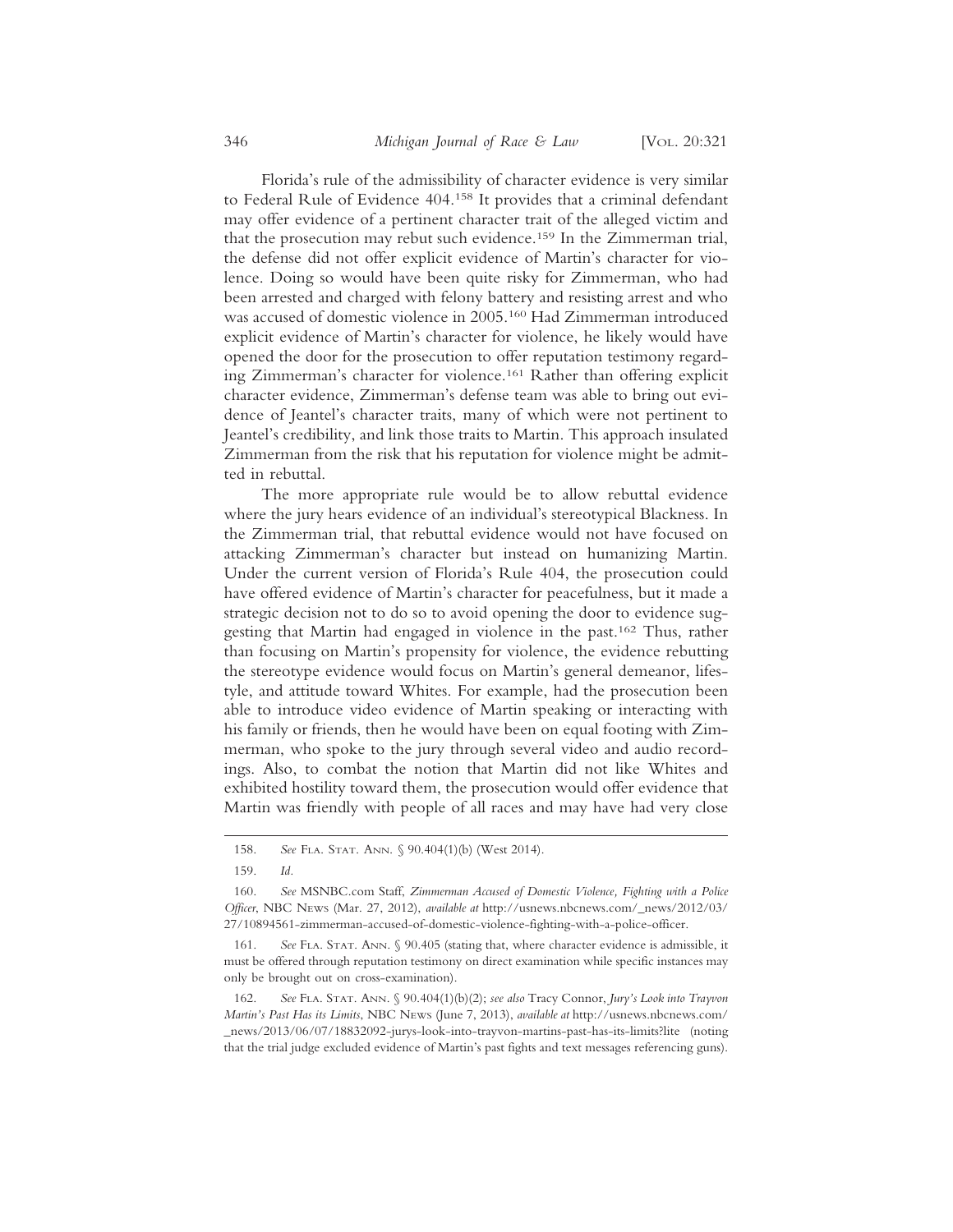friends who were White. Evidence of Martin's plan to attend college or efforts to find employment would combat the notion that he was a thug. Finally, evidence of Martin's good performance in school would combat the stereotype that he was unintelligent and lazy.

Each of these suggestions assumes that Martin exhibited these traits. If Martin displayed at least some of these characteristics during his short lifetime, it is unfortunate that the jury never had an opportunity to get to know him. Although many different factors resulted in the acquittal of George Zimmerman, I believe that this rebuttal evidence would have given the jury a more well-rounded picture of the voiceless Trayvon Martin.

Empirical research supports this approach to attacking stereotype evidence.163 Melinda Jones has found that providing information to the jury that contradicts racial stereotypes is very effective in preventing the application of the stereotype.164 Jones found that "counterstereotypical information that was highly relevant to the judgment (for example, describing a Hispanic defendant accused of an aggressive crime as nonaggressive via character testimony) was effective in eliminating stereotypic biases."165 Thus, in the Zimmerman case, prosecutors could have reduced the possibility that jurors would rely upon stereotyped biases of Martin by offering counterstereotypical character evidence to the extent they could do so within the confines of the Florida Rules of Evidence.

#### V. CONCLUSION

The Zimmerman trial is just one example of a phenomenon that likely happens quite frequently, often without the benefit of a public trial. We will never know the extent to which evidence of stereotypical Blackness affected the grand juries investigating the deaths of Michael Brown,<sup>166</sup> Eric Garner,<sup>167</sup> and John Crawford.<sup>168</sup> What we do know is that following George Zimmerman's acquittal, he has been involved in several incidents

166. *See* Monica Davey & Julie Bosman, *Grand Jury Declines to Indict Police Officer in Ferguson Shooting*, N.Y. TIMES, Nov. 25, 2014, at A1.

<sup>163.</sup> *See* Melinda Jones, *Preventing the Application of Stereotypic Biases in the Courtroom: The Role of Detailed Testimony*, 20 J. OF APP. SOC. PSY. 1767 (1997) (analyzing methods for preventing the application of stereotypic biases in jury decision-making).

<sup>164.</sup> *Id.* at 1768-69.

<sup>165.</sup> *Id.* at 1769.

<sup>167.</sup> *See* Larry Celona, Kirstan Conley & Bruce Golding, *Cop Cleared in Chokehold Death of Eric Garner*, N.Y. POST (Dec. 3, 2014), *available at* http://nypost.com/2014/12/03/cop-clearedin-eric-garner-chokehold-death/.

<sup>168.</sup> *See* Mark Berman, *No Indictment after Police Shoot and Kill Man at Ohio Wal-Mart; Justice Dep't launches investigation*, WASH. POST (Sept. 24, 2014), *available at* http://www.washing tonpost.com/news/post-nation/wp/2014/09/24/no-indictments-after-police-shoot-and-killman-at-an-ohio-wal-mart-justice-dept-launches-investigation/.